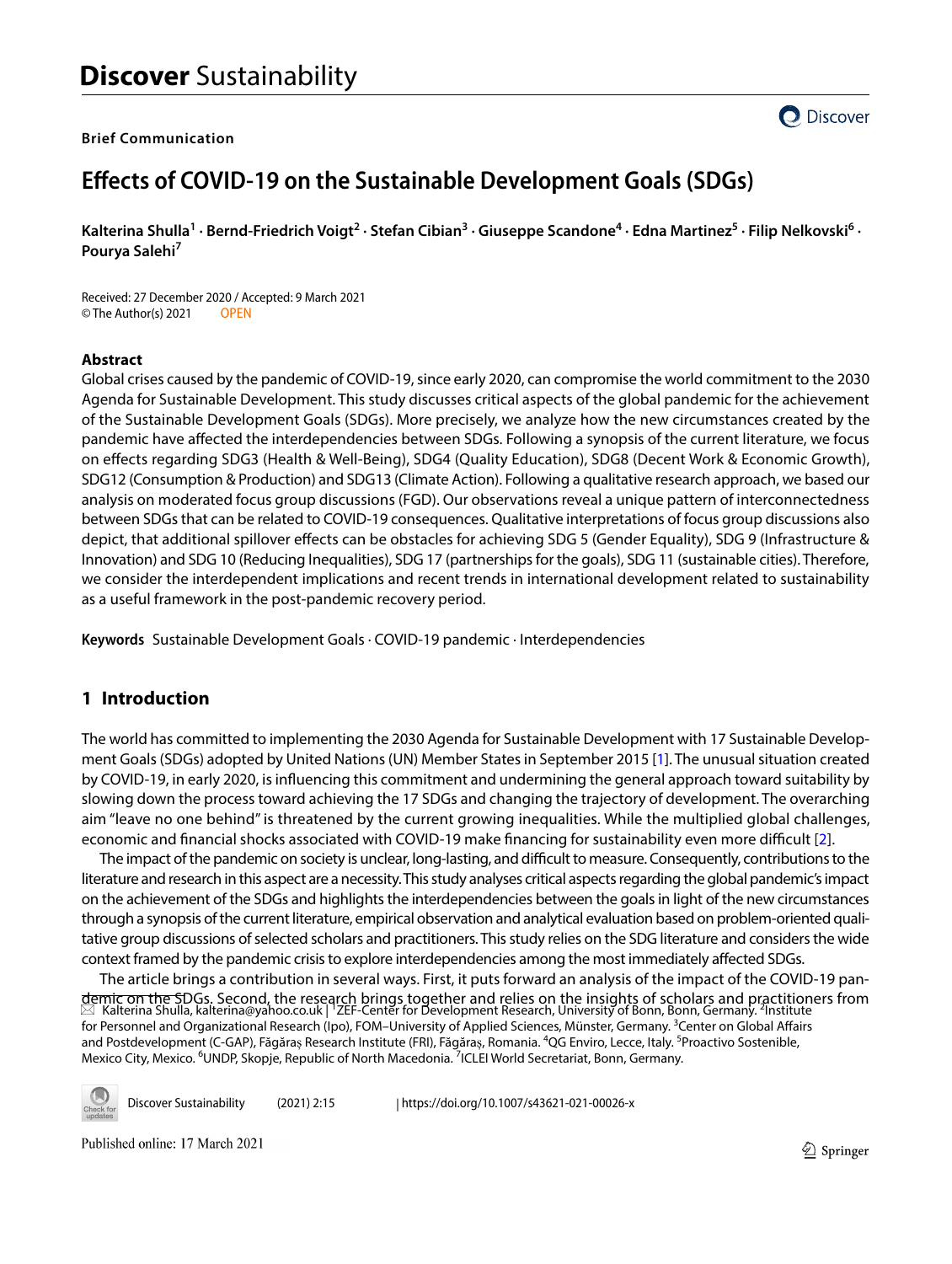diferent felds and diferent levels of analysis. Third, the insights generated contribute to furthering our understanding of post-COVID-19 recovery.

The study is structured as follows. First, an overview of the global evolution of the SDGs, their forthcoming nature in the COVID-19 pandemic and post-pandemic recovery is provided. Second, observations and refections related to the pandemic's consequences for the sectors of society that were the most immediately afected by the pandemic [[3\]](#page-15-2), such as health (SDG3), education (SDG4), economy (SDG8), consumption/production (SDG12) and climate (SDG13), are presented. Thereafter, interconnections between SDGs are analyzed to identify synergies that can guide the integration of the 2030 Agenda for Sustainable Development in recovery processes. Finally, recommendations are presented as a way forward.

# **2 Synopsis of the current literature on the impact of the COVID‑19 pandemic on SDGs**

The SDGs have transformed global efforts to foster development and enhance sustainability. The SDGs represent, in many ways, a departure from previous approaches to doing development, emphasizing the universality of assumed targets, a much wider thematic agenda, new central actors, and an important focus on fnancing for development. All of these are deeply afected by the COVID-19 crisis. The new 2030 Agenda has become more attractive and inspiring than many commentators would have initially assessed. In certain ways, the global endorsement for the SDGs [\[4](#page-15-3)] is both unexpected and hard to explain, given past reactions to proposals of intergovernmental organizations, including the previous Millennium Development Goals (MDGs). Few aspects can partially explain such enthusiasm.

First, the creation of the SDGs was a co-creative process that allowed many voices to participate, enabling a widespread feeling of ownership. Second, the SDGs are claimed to be universal [\[5](#page-15-4)]; that is, they are applicable to both developed and developing countries, which brings a long-awaited perception of equality between wealthier and developing countries. Third, there is a wider commitment to certain global challenges (e.g., climate change, poverty, water, peace). The encompassing nature of the SDGs enables them to address the values of multiple groups and, in consequence, gather support for the 2030 Agenda.

The universality of the SDGs does not come, however, without challenges. While involving everyone both in generating the goals and in implementing them is inclusive, it also comes with limitations around fexibility, much needed for adapting the SDGs to local contexts. This aspect relates to the broader discussions on post-colonialism and global impositions that make a key point. For development to be owned and not perceived as an imposition, it needs to be generated locally, in local terms, and based on local vision. Despite such shortcomings, the SDGs have the potential to provide our communities with an encompassing framework that can guide our thinking and imagination to envisage potential better futures. COVID-19 arrested for a moment the advancement of Agenda 2030 and afected the achievements for SDGs.

### **2.1 COVID‑19 and the SDGs**

Global phenomena that represent a core focus of the SDGs have been signifcantly altered, drawing our attention to new realities and ways of life we did not imagine before. Mobility and migration are heavily afected through lockdown measures with signifcant human and economic costs [[6\]](#page-15-5). The pandemic triggers an economic crisis of large proportions with augmented impact on developing countries [\[7](#page-16-0)], putting a large number of people in poverty, for the frst time in three decades poverty is increasing [[8](#page-16-1)]. The economic consequences are signifcant and widespread, afecting all areas of the economy, including capital fows, business operations, employment and jobs [[9](#page-16-2)]. Education is forcefully digitalized [\[10\]](#page-16-3), impacting over 1.2 billion learners in over 170 countries (72% of all learners) during the initial lockdown [[11\]](#page-16-4).

Last but not least, the decreasing trend in democratic government conduct is accentuated as states of emergency were imposed during the first wave and are recently reinstated as the second wave of the pandemic is emerging [[12\]](#page-16-5). Many of the above global trends pre-date COVID-19, being accentuated as the pandemic progresses, including digitalization, authoritarian and extreme right tendencies, and growing global inequality [[9](#page-16-2)]. We were already behind on reaching the SDGs before the COVID-19 pandemic started [[13\]](#page-16-6). In essence, the pandemic is bringing tension at a global level by giving on the one hand reasons for closing borders, restricting the movement of people and goods, and authoritarian actions, while on the other hand requiring global collaboration for tackling the pandemic, which is inherently global.

In terms of positive consequences, the multilateral system is enhanced by the pressures for collaboration brought by the pandemic. Additionally, advancements in digitalization and consolidation of health, educational and social services will bring long-term benefts. From an environmental perspective, limited mobility brings improvements in air quality and decreases CO<sub>2</sub> emissions, having positive consequences, at least in the short term [[14\]](#page-16-7). Although somewhat contradictory,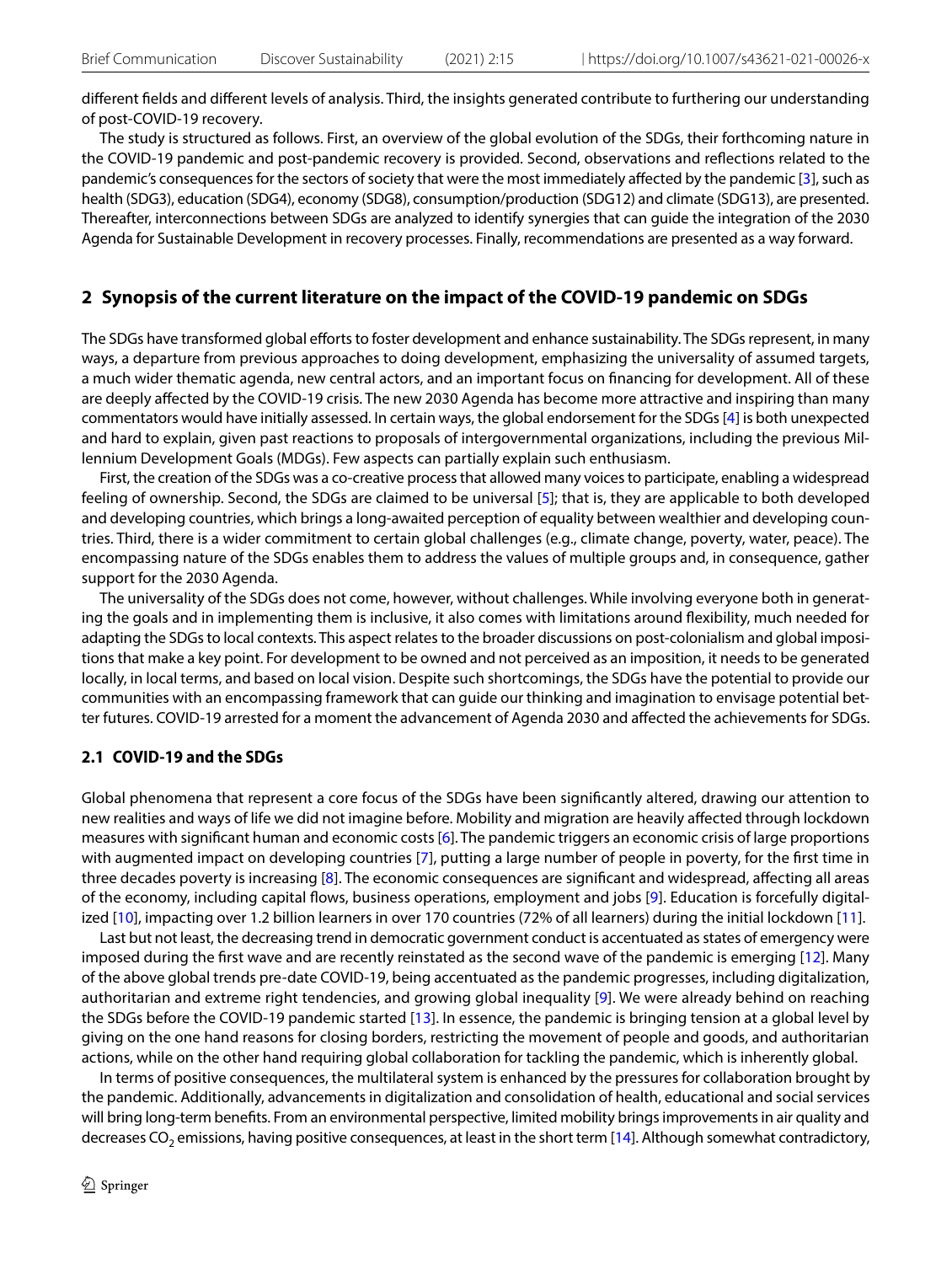the SDGs in the COVID-19 context guide and encourage mitigating the negative impact of the pandemic and provide a framework where much-needed leadership and responsibility can unfold.

The timeframe for SDGs implementation entered the "Decade of Action" until 2030, but the SDGs are far from being on track. In light of the pandemic, the "Decade of action" should be re-launched as a 'Decade of Recovery and Action' using the SDGs as a global framework [\[15\]](#page-16-8). Due to the unexpected crisis, the shift of Member States' priorities, which are also the main entities responsible for the implementation of the 2030 Agenda, is diminishing the eforts to reach the SDGs. However, to avoid risking the progress achieved to date  $[16]$ , the crisis can be used as an opportunity to strengthen commitment to the 2030 Agenda. By placing sustainable development at the core of recovery plans, a better response to future crises is enabled, implying stronger health systems, fewer people living in extreme poverty, less gender inequality, a healthier natural environment, and more resilient societies [\[2](#page-15-1)]. Balanced ecosystems are important for disease control [[17](#page-16-10)], which highlights the signifcance of understanding the interdependencies between people and ecosystems [[18\]](#page-16-11).

### **2.2 Interconnections between the SDGs**

The International Monetary Fund (IMF) has predicted that the global economy will decline by 3% in 2020, with advanced economies declining by double that amount [[19](#page-16-12)]. This threatens the achievement of SDG 1 because despite some countries making progress in decreasing pre-pandemic income inequality, a global recession could cause approximately 71 million additional people to live in poverty [[20](#page-16-13)]. The achievement of SDG 10 (reduced inequalities) is negatively impacted because the most vulnerable groups (women, youth, low-wage workers, small and medium enterprises, informal sector) [\[3](#page-15-2)] have to cope with the most damaging impacts of COVID-19 and the current growing inequalities between countries.

Problems created by the pandemic emphasize the indivisible character of the 2030 Agenda for Sustainable Development. Multidisciplinary systems-thinking is needed for exploring interconnections between environment, wildlife, and humans all in one health approach [[21](#page-16-14)]. The combination of public and business policies with technological innovation can mitigate the negative impact of economic activities on the SDGs [\[22\]](#page-16-15). The dynamism of urban areas can also be sustained by proper conservation policies and deployment of ecosystem services [[23](#page-16-16)]. Furthermore, it is essential that plans for achieving resilience be able to cope with global stressors and disruptions such as pandemics [[24](#page-16-17)].

It is widely accepted that the 2030 Agenda for Sustainable Development is indivisible and that the implementation of one Goal has positive or negative efects on the others [\[25](#page-16-18)]. Scholars have analyzed SDG interactions using diverse methods, i.e., Goal Interaction Scoring on a Seven-Point Scale [[26](#page-16-19), [27](#page-16-20)]; The Sustainable Development Goals as a Network of Targets [[28](#page-16-21)]; Cross-impact matrix at the Target's level [[29\]](#page-16-22); Integrated Assessment Models [\[30\]](#page-16-23); Empirical work using network analysis for assessing SDG interactions [[31](#page-16-24)], etc. To date, the analyses of interactions between SDGs mainly rely on expert opinions [\[32\]](#page-16-25). Previous research by authors has analyzed the interconnection between the goals and targets in the context of multi-stakeholder networks [[33\]](#page-16-26), identifying multidimensional aspects of target 4.7 (Education for Sustainable Development) to be strongly connected with SDG13, SDG7, SDG11.

#### **2.3 Policy response and green recovery**

It is estimated that global investment in recovering from COVID-19 will equate to \$20 trillion. The choices surrounding how this money is invested will afect generations for decades to come and determine whether communities become more resilient to future disruptions [\[34](#page-16-27)]. Green refers to rebuilding after the COVID-19 crisis in a way that tackles climate change and aligns with the SDGs. This requires an interconnected and comprehensive approach to policy implementation and recovery planning where countries can succeed in transitioning to green economies and build resilience to future disruptions [[35\]](#page-16-28). Green recovery will be carried out diferently by country because measures depend on factors such as macroeconomic conditions, fscal budget, pre-existing stimulus packages, capacity and ambition to address the climate crisis, and level of commitment to other policy objectives [\[19\]](#page-16-12). These factors demonstrate that action needs to be matched by capacity, and therefore, capacity building is integral to green recovery [[36\]](#page-16-29). Green economies should be inclusive and equitable, generate poverty reduction and growth, create new jobs and encourage stakeholders to act environmentally responsibly [[36\]](#page-16-29). Although each country's plan will vary, there are common principles to be considered.

*Green stimulus and the creation of jobs*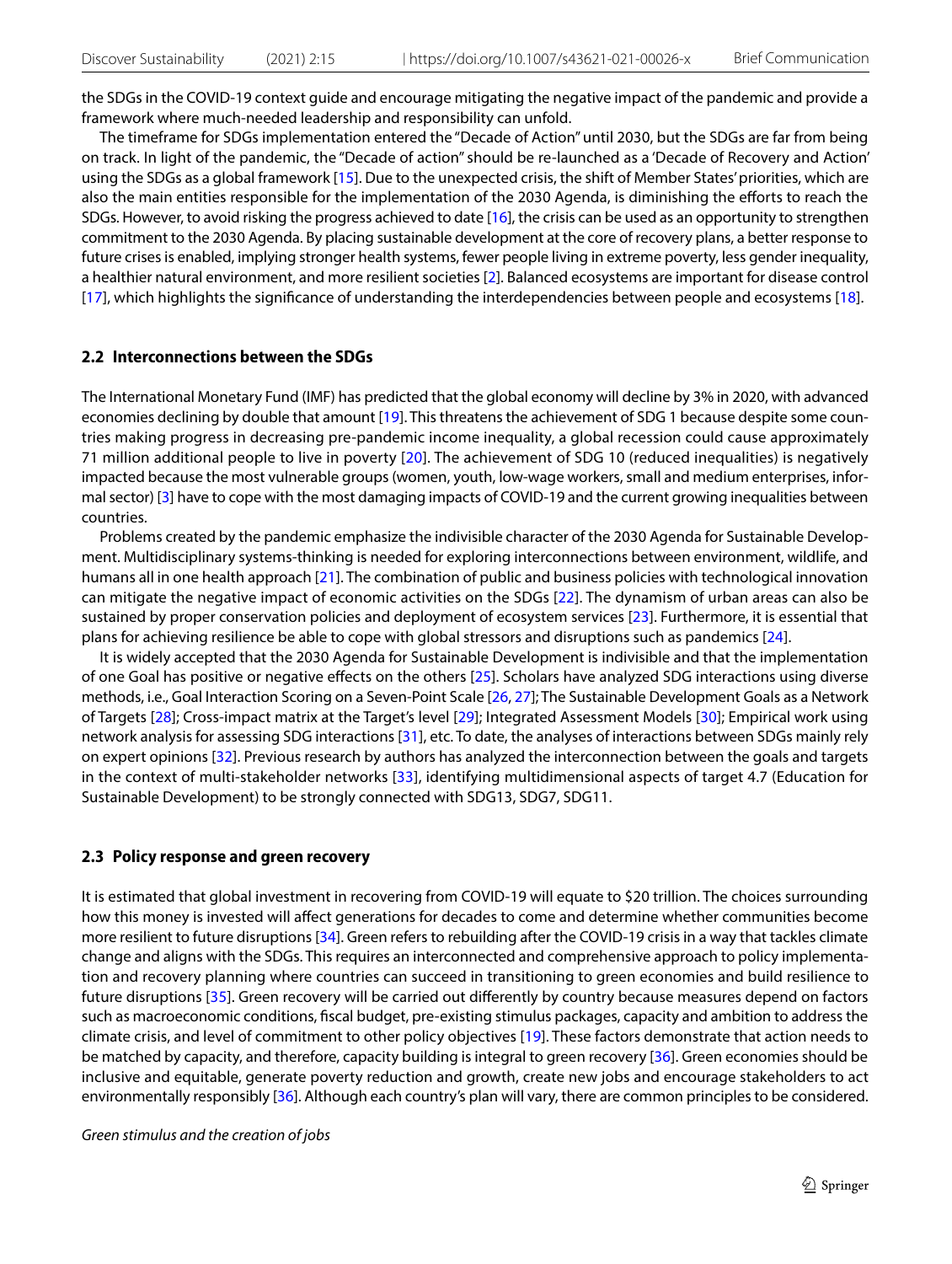Investment choices are integral for moving towards more sustainable systems and practices [\[24](#page-16-17)]. There has been increasing demand for "green stimulus" that will restart the economy while simultaneously facilitating a transition to more sustainable systems. The European Commission's growth strategy has prioritized green fscal stimulus which due to COVID-19, has required increased funding, with 25% being allotted towards green expenditures. The IMF and International Energy Agency have announced similar plans for green expenditure.

This level of investment in the green economy is comparable to the American Recovery and Reinvestment Act (ARRA) of 2009 designed to harness economic benefts from investing in green infrastructure, promoting renewable energy and creating green jobs after the recession. Important lessons can be learned from this Act, as the areas that benefted the most in the US from green stimulus were the areas that had the highest proportions of green skills. In areas that had less than the median number of occupations requiring green skills, green stimulus was inefective. The ARRA also showed that green stimulus benefted those employed in high demand "brown" occupations such as the oil and gas industry because these jobs share some of the skills needed for green jobs. Training was still required but was more likely to be successful. For workers in low-demand brown jobs, green stimulus investments were less benefcial because these jobs do not share many green job skills.

This demonstrates the importance of making investment decisions based on the skills within each community and, although costly, the need to combine investment in green job creation with investment in training. Green stimulus should be seen as a long-term response to the pandemic because it is a tool for reshaping the economy rather than restarting it. When applied in isolation, it cannot provide quick assistance to those employed in roles that do not require green skills, and these roles were the most negatively impacted by lockdowns during the pandemic. However, as a long-term response, it is necessary because investments in infrastructure and transport should refect behavioral changes, such as more people working from home. It is recommended that research be carried out to gain data on which workers would beneft from green skills training and whether training is a viable option to help workers transition from jobs in the brown economy to jobs in the green economy [[19\]](#page-16-12).

To date, analysis by the Organisation for Economic Co-operation and Development (OECD) on green recovery responses shows that governments have included the measure of "creating jobs and stimulating economic activity through ecosystem restoration" however skills training has not been prioritized. The OECD advises that investment in skills and education is vital to ensure a successful transition to a green economy that is inclusive of all communities. In this way, the UN's aim of "leaving no one behind" should be upheld by ensuring that all individuals have the opportunity to gain the skills needed to transfer to greener sectors and therefore beneft from a green economy.

Shortages of green skills are most prevalent in sectors including renewable energy, resource efficiency, building renovation, construction, environmental services and manufacturing. This issue is most problematic in developing countries. It is important that strong partnerships between the government and industry be developed to make funding decisions, which will reduce skill gaps and meet the demands of the green sector [[37](#page-16-30)]. The New Climate Economy report cites transitioning to more sustainable systems as a way of increasing employment in low carbon sectors by 65 million people by 2030. When considering the jobs lost during the transition, the net gain is 37 million jobs. The International Labour Organization (ILO) has estimated that capping global temperature increases at 2 °C would create approximately 24 million jobs by 2030. However, the OECD warns that research on the relationship between employment and green policies is scarce because transitions to a green economy are lacking in number, which affects the ability of econometric analysis to accurately predict changes in employment figures [[19](#page-16-12)]. The UN has highlighted the importance of using reliable data and statistics to make informed decisions about responding to COVID-19 while achieving the SDGs [\[2\]](#page-15-1).

#### *Investment in green innovation*

It is important that the cost of transitioning to a green economy is affordable to avoid future generations being burdened with debt. Currently, one of the major barriers to transitioning to greener systems is the underpricing of fossil fuels by G20 economies. Public spending should reflect a long-term commitment to green innovation in the private sector. This should be accompanied by pricing reforms. Taxing the damage caused by carbon emissions and environmental pollution and eradicating fossil-fuel subsidies could create government revenue that could then be diverted to investments in the green economy. In 2015, government subsidies from 16 major economies to the fossil fuel industry amounted to \$3.6 trillion, which was 8.6% of GDP on average. Reliance on fossil fuels inhibits the achievement of many of the SDGs, such as Goals 7, 11 and 15 [\[19](#page-16-12)].

Incentives for long-term investment in renewable energy decrease the demand for fossil fuels and aid the transition to more sustainable economic practices. "Technology spillovers" can act as a catalyst for innovation.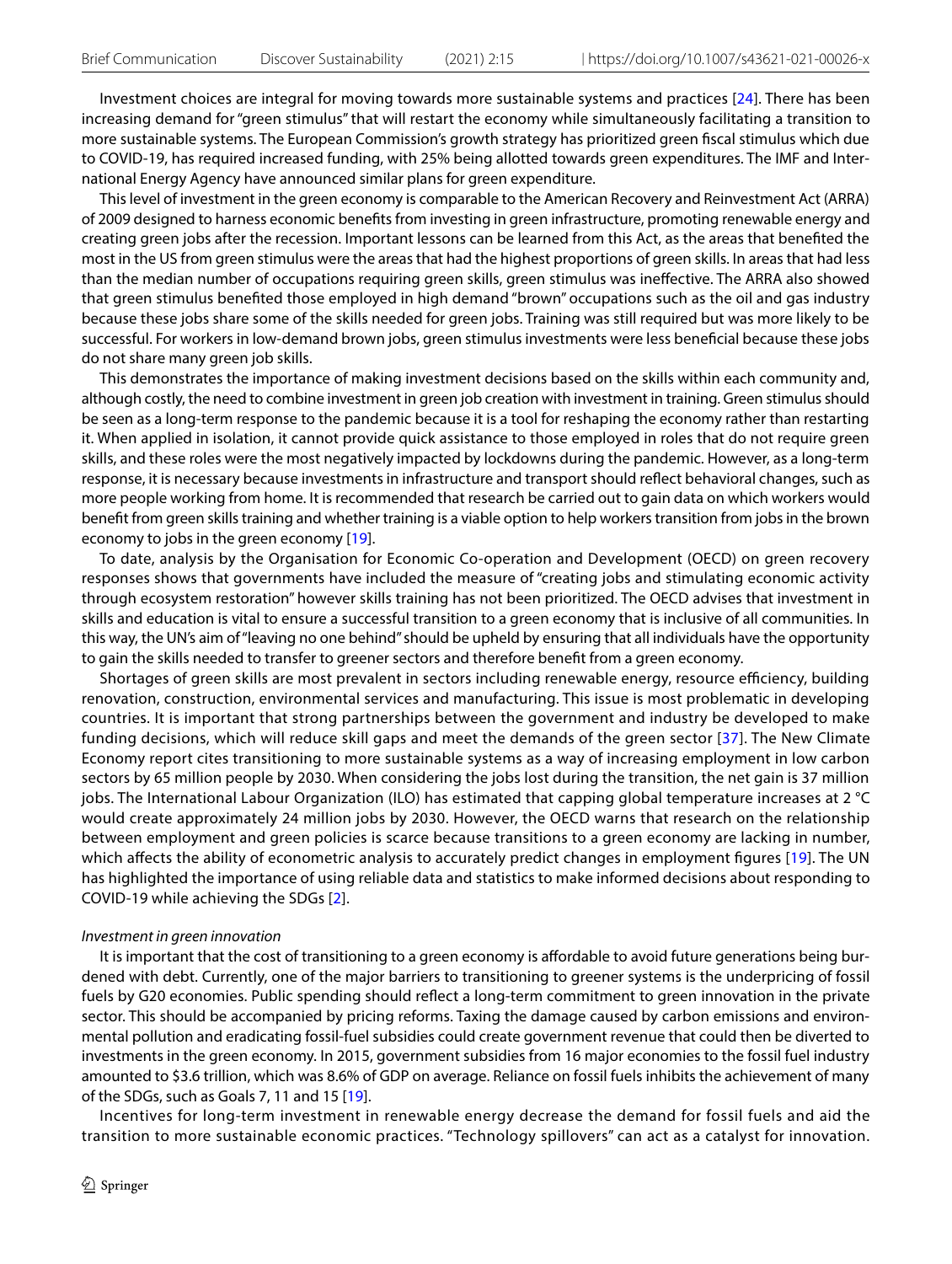A technology spillover occurs when the research and development of a firm or industry rapidly diffuses to other firms and industries. This effect has the potential to transform an industry via knowledge exchange, learning and the development of skills. However, spillovers can act as a disincentive to private firms and industries because the firm or industry carrying out the research and development receives little or no return from the diffusion of innovation despite incurring costs.

Technology-push policies are a solution for addressing underinvestment in green research and development. An example of this involves government subsidies designed to increase demand for clean energy. Subsidies would trigger more investment in the research and development of technology and scaled up production, which would cause clean energy to be cheaper and more widely available. It is advised that subsidies are phased out once demand has increased, as an initial increase in demand will cause demand to snowball.

Diverting subsidies from fossil fuel investment can also result in more revenue available to invest in green services such as transport systems. However, it is essential that additional costs caused by increasing tax and lowering subsidies in the fossil fuel industry are not passed on to consumers. If consumers were to bear the cost, this could increase energy poverty and inequality and damage the effort to achieve the SDGs. Accessible clean energy is vital for a higher quality of living [[37](#page-16-30)].

A strategy for increasing government revenue for investment is lowering tax avoidance. Low-income countries lose 1.3% of their GDP via companies practicing tax avoidance each year, which highlights an opportunity to intercept this money and use it to fund the achievement of the SDGs. However, it must be noted that this increase in revenue might be offset by companies incurring loss of income and bankruptcy due to the pandemic [[24\]](#page-16-17).

### *Behavior and opinion change*

Green recovery policies should consider how the pandemic has caused changes in behavior and opinion. This includes adaptive behaviors such as using unfamiliar technology to work remotely and reduced use of public transport and private vehicles. It is estimated by Workplace Analytics that one-third of the global workforce will maintain working from home practices either part time or permanently. In addition, it is predicted that air travel will return to pre-pandemic levels at a slow rate because it is thought that business travel will never return to the same level.

Post-crisis investment should consider high-speed broadband and teleworking infrastructure as well as domestic energy efficiency for those working from home on a long-term basis [[38](#page-16-31)]. An increase in the number of people working from home has led to a decrease in greenhouse gas emissions, so governments must use this momentum in green recovery [[24\]](#page-16-17). Sustainable energy transitions depend on complex behavior changes, such as working from home or cycling, so there is certainly an opportunity for successful de-carbonization of energy systems [\[39\]](#page-16-32).

Opinion change refers to the likelihood that the public will be more supportive of green policies due to COVID-19. This is because the pandemic has powerfully demonstrated that issues that appear remote can quickly escalate and have wide-reaching efects. Second, preparedness is vital and requires years of work to be successful. Third, the cost of not being prepared outweighs the cost of preparation [[40\]](#page-17-0). A study by the UN asked one million people about their aspirations for the future, and people around the world are citing climate action as being important to them in future COVID-19 recovery plans [[40](#page-17-0)].

### *The circular economy and nature based solutions*

OECD analysis shows that 24 national governments plan to implement pandemic measures that have negative environmental impacts. This includes allowing single-use plastics, lowering standards on water and air quality, reducing taxes related to the environment, granting bailouts and subsidies to fossil fuel-intensive industries such as aviation and increasing subsidies for fossil fuel-intensive infrastructure. Some governments have also implemented temporary consumer measures such as reducing or subsidizing electricity bills. Currently, the non-green measures being implemented outweigh spending on green measures. Rhodium Group found that EU spending on green measures equates to 20% of total spending, but this percentage is lower elsewhere. In addition, the "Green Stimulus Index" has highlighted that 14 of the 17 countries studied assign government revenue to environmentally damaging industries, which will outweigh the impact of green stimulus [\[37](#page-16-30)].

The Ellen MacArthur Foundation has calculated that transitioning to a circular economy has the potential to create 700,000 jobs by 2040, reduce greenhouse gas emissions by 25% and save US\$200 billion per year. A circular economy would be more resilient to global disruptions such as pandemics and aid the achievement of the SDGs because it addresses pollution and climate change while creating jobs [[41\]](#page-17-1). UN High-level Political Forum (HLPF) in 2020 identifed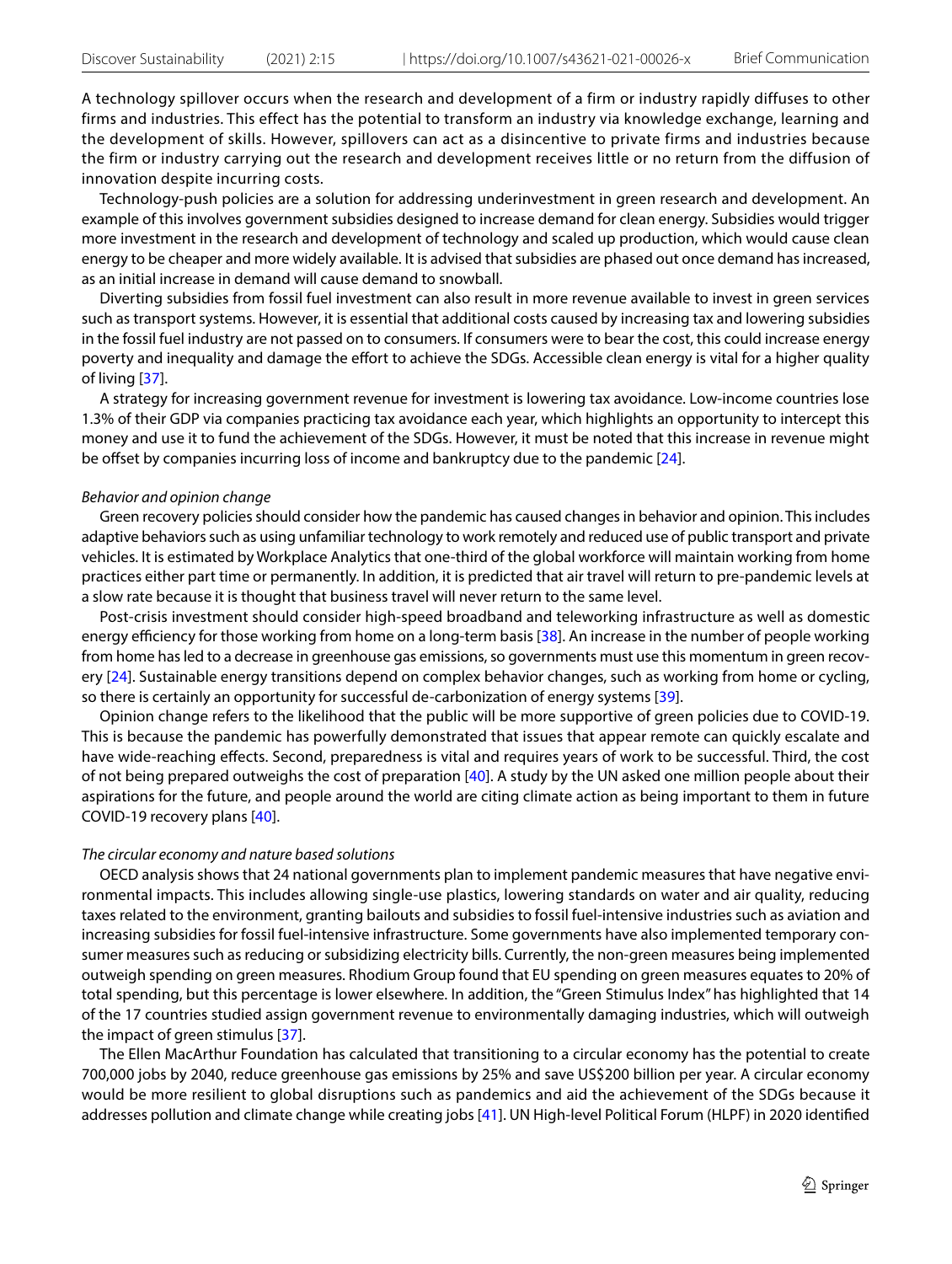nature-based solutions and circular economy as important for achieving the SDGs and argued they should be mainstreamed by decision makers to create more resilient systems.

The Ellen MacArthur Foundation has also cited the circular economy as the key to creating resilient supply chains post COVID-19. The majority of supply chains are transnational; sourcing raw materials, manufacturing and then delivering the end product to the consumer tends to happen across multiple countries. Including the reuse and recycling of materials in supply chains can lead to cheaper products for consumers and cheaper materials for producers. In the context of the pandemic, strict hygiene rules would need to be adhered to, but it is certainly an opportunity to redesign supply chains for a more resilient economy [\[41\]](#page-17-1).

The World Economic Forum has launched a set of 21 metrics that are designed to show how companies are tackling the climate crisis and contributing to the SDGs. The metrics are split into four themes: principles of governance, planet, people and prosperity. The aim is that investors will be more attracted to companies that are performing well according to the metrics. This increases transparency in the private sector and encourages companies to be more sustainable [[42\]](#page-17-2). Nature-based solutions provide a strategy for protecting ecosystems while simultaneously overcoming societal challenges and positively impacting wellbeing and biodiversity. The SDGs encourage and complement the implementation of nature-based solutions [\[43\]](#page-17-3).

### *Capturing co-benefts*

Capturing co-benefts is an important aspect of green recovery [[38](#page-16-31)]. Governments must fund short-term emergency packages as well as long-term green recovery policies. Investing in green systems and clean energy will be challenging, as it is estimated that before COVID-19, governments were \$2.5 trillion short of being able to achieve the SDGs. Therefore, it is recommended that experts in decision science be consulted to perform cost–beneft analysis to aid decision makers in which SDGs should be prioritized. The SDGs facilitate this approach as many overlap and the achievement of one has a positive efect on the achievement of another. Each SDG and target should be assessed in terms of the level of priority post COVID-19, the extent to which it facilitates development rather than just growth and its ability to create resilience to global shocks and stresses [\[24\]](#page-16-17). Policy makers must focus on maximizing the positive impacts of each decision made by assessing potential positive externalities and the needs of each community. For example, in lower- and middle-income countries, investing in renewable energy also increases the rates of electrifcation, which lowers poverty levels and makes neighborhoods safer [[38\]](#page-16-31).

# **3 Research design and analytical framework**

This section will present the way methodology-related decisions were made and how the analytical framework is structured. The aim of the study was to better understand in how far SDGs and their interconnectedness are specifically affected by COVID-19 pandemic and the related crisis management. Since this research interest was following an ongoing global phenomenon where valid quantitative data were not available for cross-sectional analysis, we applied a qualitative research approach. We set up structured and moderated focus group discussions (FGDs) [[44\]](#page-17-4) to gain data for problem-oriented qualitative analysis. FGDs were facilitated through demonstrative expert speeches [\[45](#page-17-5)] to provide an impulse for the discussions, which authors call "Impulse Speeches". We secured procedural reliability and communicative validation throughout the analytical process using the following measures and instruments:

- The study is based on the result of the project "Efects of COVID-19 on the Sustainable Development Goals", which was funded by iac Berlin. Involved scholars and practitioners were chosen as experts following two criteria: (a) experts had to be members of the SDG group of the Bosch Alumni Network, (b) expertise should respond to the sectors most immediately afected by the pandemic. The experts belong to diferent sectors (policy, business, academia, nonproft, etc.) and diferent countries (Italy, Mexico, North Macedonia, Romania Albania and Germany). Detailed information about experts is displayed in [Annex.](#page-13-0)
- To cover the most relevant SDGs identifed through the initiating literature synopsis, the experts organized seven online sessions during July–October 2020, consisting of FGDs that followed a standardized procedure. More specifcally, we conducted dual moderator FGDs following the procedure suggested by Krueger and Casey [\[46\]](#page-17-6) with a division of moderating roles (facilitator using impulse speeches to initiate thematic discourse and moderator formally conducting the FGD). Experts chose the focus of each session concentrating on one or several SDGs. Following a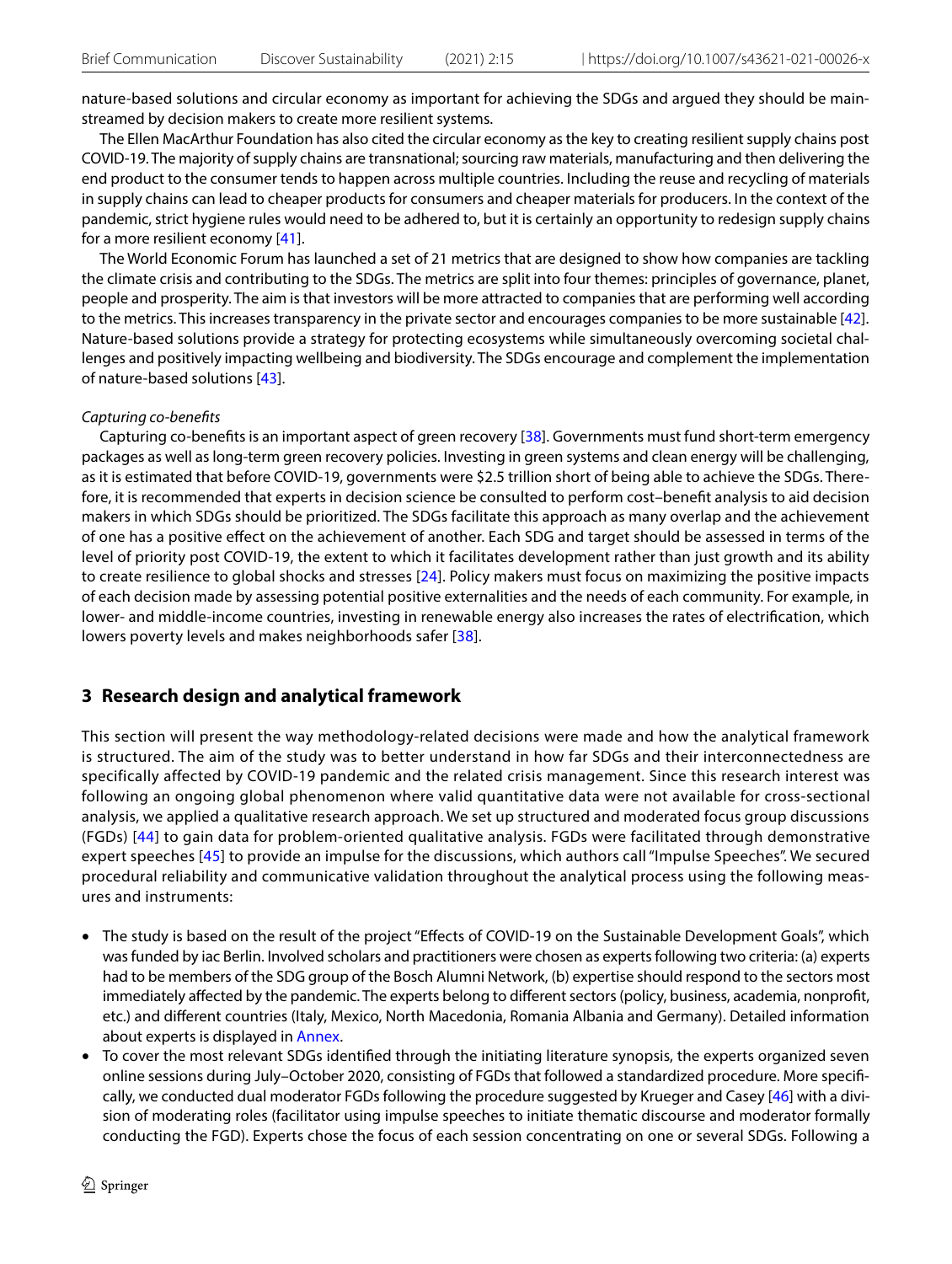speaker's impulse of 25 min, researchers conducted a moderated and problem-oriented FGD that was guided by a standardized catalogue of questions and equal time for discussions. Each impulse speech condensed specifc research fndings, observations and case-based examples related to selected expertise. A video documentation of each session was distributed to the experts to provide the database for a follow-up qualitative analysis based on critical individual content refection. This was again backed up by experts' discourses in one fnalizing session for communicative validation of interpretations. The fnal session was set up to systemize the fndings on interconnectedness.

- Analyses follow the logic of the DPSIR framework (Driving forces; Pressure; State; Impact; Response) (developed in 1999 by the European Environmental Agency for integrated environmental reporting and assessment). The simplifed DSR framework, previously implemented by the OECD for environmental indicators for agriculture where the "pressure" component is replaced with the concept of "driving forces" [[47\]](#page-17-7), is used for the purpose of this study.
	- 1. Driving force (D), (pandemic crisis context, alike for all involved countries)
	- 2. State (S), (new dependencies created or enforced between SDGs. For each of the selected SDGs, the most evident key implications on other SDGs, as triggered by the pandemic are identifed)
	- 3. Response (R), (policy response considering the SDG dependencies and study fndings)

The interactions between Sustainable Development Goals and Targets can be more visible through real case observa-tions [\[48\]](#page-17-8). According to "Deciphering the scientific literature on SDG interactions: a review and reading guide" [[49](#page-17-9)], there are seven types of SDGs interactions identifed in several studies as follows: (1) goal–goal interactions; (2) target-target interactions; (3) indicator-indicator interactions; (4) policy-policy interactions; (5) goal/target/indicator and/or policy interactions; (6) external entities and (7) geographic location. This study considers goal–goal interaction. Table [1](#page-7-0) below displays the research design, approach and methods of the study.

# **4 Results of SDGs interconnections analyses**

This section contains the study results and discussions, divided into three parts. Section 4.1 presents the results of the author's impulse speeches. Section 4.2 presents the analysed interconnections between SDGs as the result of problemoriented FGDs, and Sect. 4.3 argues for a potential policy response in the form of green recovery.

# **4.1 The impact of COVID‑19 on the SDGs and their interconnections**

This subsection will present the results of the four impulse speeches regarding the impact of the COVID-19 pandemic starting from SDG 4, SDG 8, SDG 3, SDG 12 and SDG 13. The results depart from everyday practices and experiences during the pandemic. Analyses build on the observed practices and form the basis for our understanding of how SDGs interconnect and are afected by the pandemic.

a. Rethinking environmental education in the pandemic

 Many educational organizations rely on international projects for traveling and exchange, among other activities. Due to lockdown and travel restrictions, many projects have been delayed or canceled. This made stakeholders rethink if traditional project procedures had to be continued under conditions of COVID-19. Questions were raised as follows: Is it truly important for young people to travel around for short-term projects? How can one better correlate international work with local communities? What are some of the advantages and disadvantages of educational online programs?

 Organizations were pressured to fnd solutions, such as "QG Enviro", a local organization in Lecce, Italy, working on environmental education and awareness, which is reorienting toward sustainable agriculture and tourism for resilience to unexpected events. The organization was created in 2017 by three young professionals in the natural sciences who were willing to help local youth improve knowledge and skills related to the environmental and agricultural felds and raise the quality of environmental education in the area.

 The main activities carried out by the group are youth and best practices exchanged through Erasmus+projects, international projects related to sustainability and ecosystem restoration, and local activities with children and adults. During the frst 2 years of camps, courses and trekking were organized mainly targeting adults and kids coming from the Apulia region.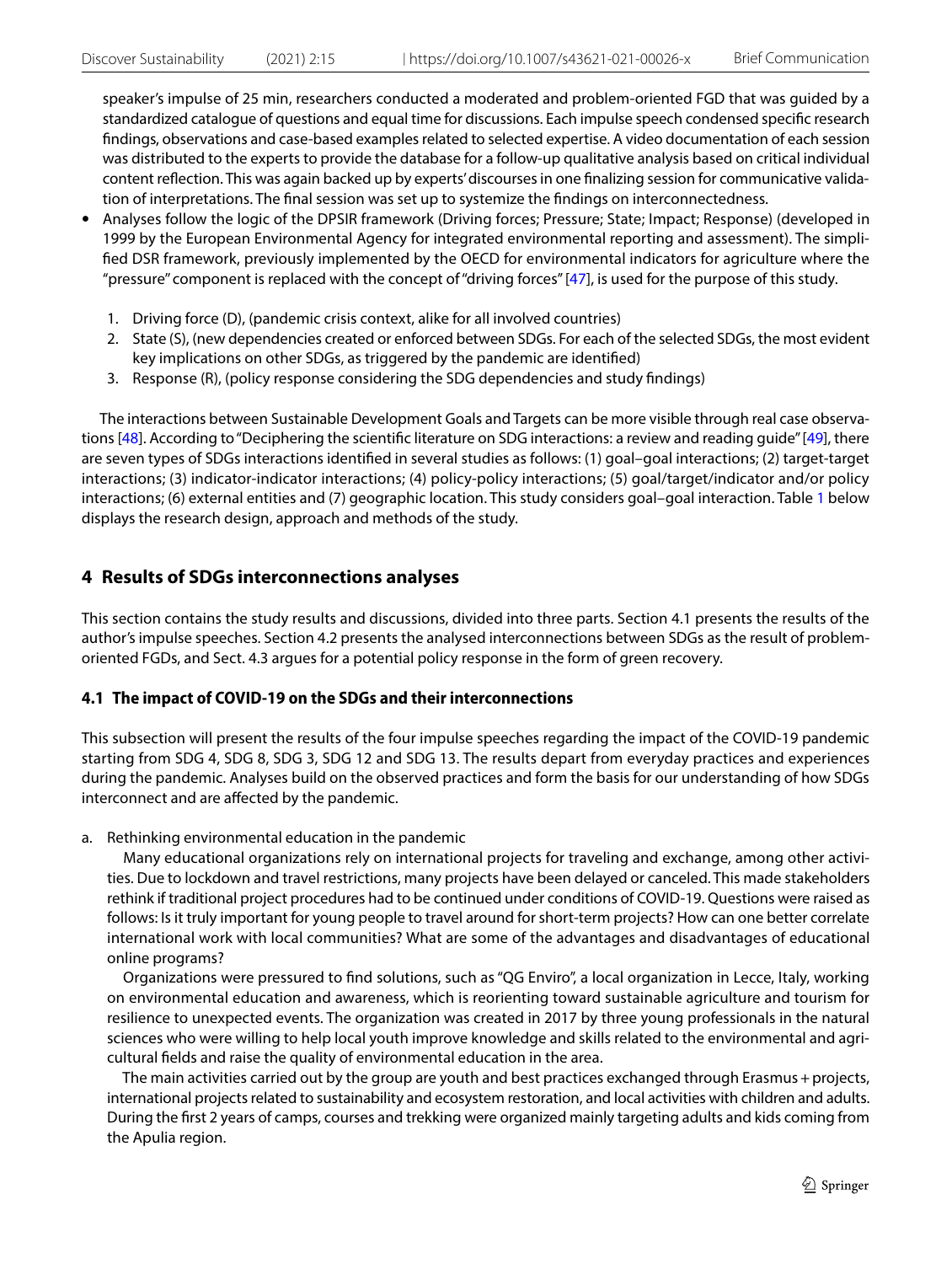<span id="page-7-0"></span>

|                                                               | Table 1 Study approach and methods              |                                                                                                              |                                                                                                                                                                                                                                                                                                                                                                                                              |                                                                                                                        |
|---------------------------------------------------------------|-------------------------------------------------|--------------------------------------------------------------------------------------------------------------|--------------------------------------------------------------------------------------------------------------------------------------------------------------------------------------------------------------------------------------------------------------------------------------------------------------------------------------------------------------------------------------------------------------|------------------------------------------------------------------------------------------------------------------------|
| Driving force (D:<br>DSR framework<br>COVID-19 pan-<br>demic) | Sections                                        | Subsections                                                                                                  | Approach                                                                                                                                                                                                                                                                                                                                                                                                     | Methods                                                                                                                |
| State (S)                                                     | interconnection<br>4) Results: SDGs<br>analyses | 4.1. The Impact of COVID-19 on the SDGs and Conducting 2 online FGDs about general<br>their interconnections | SDG4; SDG12; SDG8 and SDG3; and SDG 13<br>reflecting the impact of COVID-19 on the<br>Conducting 4 online FGDs with facilitating<br>impulse speeches by selected experts,<br>impact of the pandemic for the SDGs                                                                                                                                                                                             | authors impulse speeches, observations and<br>Qualitative analyses of group FGDs based on<br>reflections               |
| State (S)                                                     |                                                 | 4.2. Interconnections of SDGs triggered by<br>pandemic                                                       | results of individual sessions and to reevalu-<br>For each of the 5 SDGs (SDG4, SDG12, SDG13,<br>the other remaining 16 SDGs is analyzed, in<br>SDG8 and SDG3) the interconnection with<br>order to identify the most interconnected<br>Conducting final online FGD to discuss the<br>ate how far the analyses represent the<br>SDGs, fostered by pandemic for policy<br>group discussions<br>recommendation | concluding communicative validation; sys-<br>Qualitative analysis of all group-discussions;<br>tematization of results |
| Response (R)                                                  |                                                 | : the way forward<br>4.3 Green recovery                                                                      | were elaborated in order to channel policy<br>results. Some aspects from the findings<br>Conducting final online FGD to discuss<br>response and a way forward                                                                                                                                                                                                                                                | Based on systematization of results of qualita-<br>tive analysis                                                       |
|                                                               |                                                 |                                                                                                              |                                                                                                                                                                                                                                                                                                                                                                                                              |                                                                                                                        |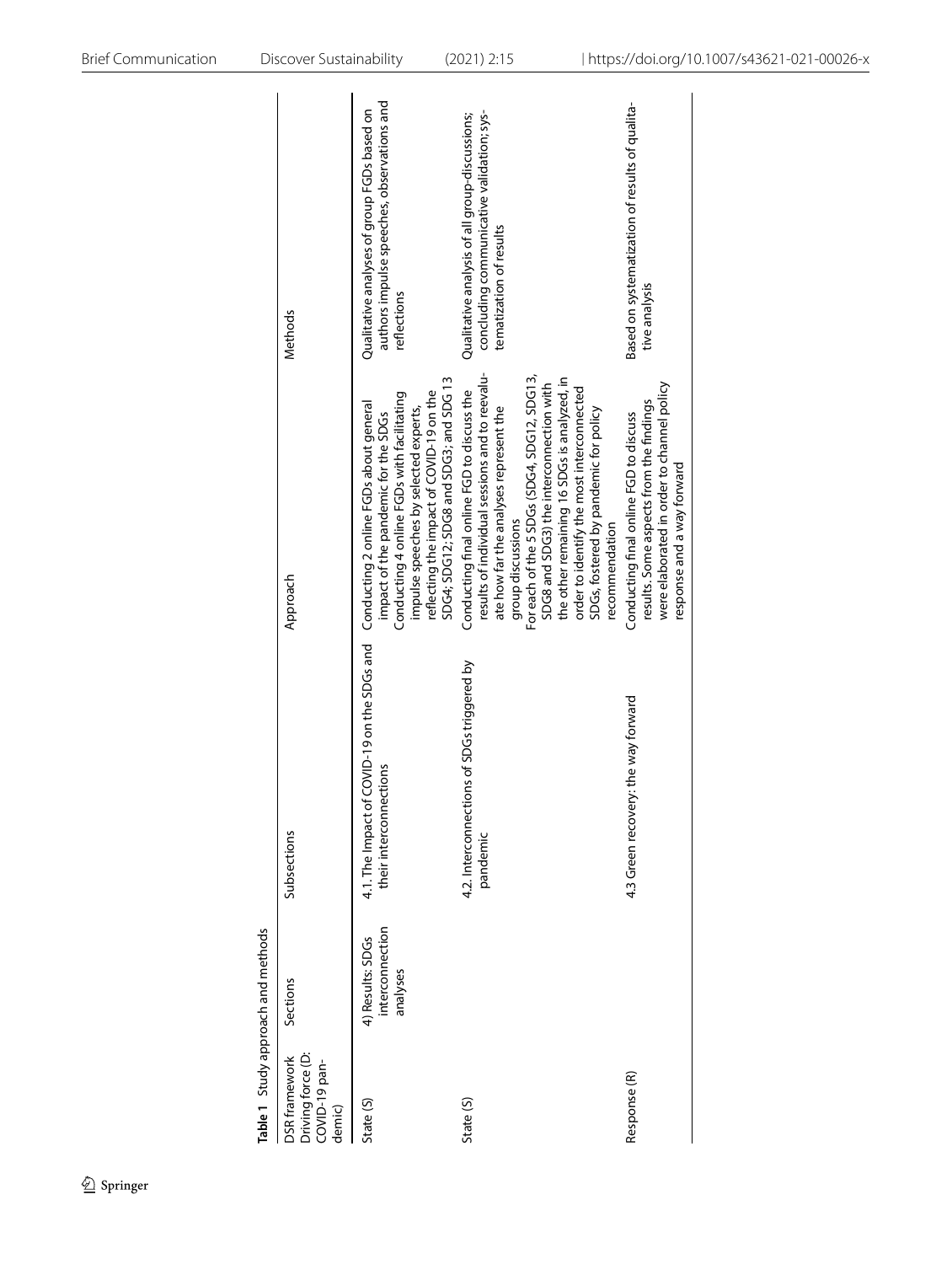In 2019, QG Enviro started its participation in several diferent EU and international projects, with some of them still ongoing. The founders embraced the idea of giving locals some more opportunities in widening their potential and knowledge through exchanges with other organizations coming from abroad. At the end of 2019, QG Enviro was ready to take more actions and widen its impact on local communities in Apulia.

 With the COVID-19 pandemic, everything changed. Their two main EU projects were delayed, many others did not start at all, and all the local activities were shut down. The organization was able to migrate much of the work online. Strong bonds were created in 2020 because of the situation, with founding organizations being open to innovation. As such, two projects were transferred completely online with major changes. The time spent in full lockdown, despite the personal difculties for all members, was spent well in rethinking activities. The group had the unique chance to stop and look deeply at its mission as a team, fnding and untying many knots in internal processes. Alessia Di Seclì, president and founder, describe the current situation:

"The lockdown at the end was an "incubator" for our metamorphosis as an organization. Just imagine that now, we are preparing to run 2 online courses on regenerative thinking, we are working on a local community's development plan and we are going to cooperate with other organizations in the migration sector, giving them our knowledge to create professional courses for young migrants coming in Italy. We are trying to see this as a pivotal moment to change, adapt and even grow in a diferent manner. What makes us so optimistic is our high fexibility and the help of the people we are surrounded. We know many others are in critical conditions, let us think to people working in tourism, especially here in Italy. But at the end we need to accept that we cannot go back to normal and we must embrace this new time that is coming."

### b. Forced home-office work and its effects on health, gender and inequality

 This section addresses the work-related impacts of COVID-19 pandemic management—mainly referring to forced home-office arrangements in Germany. Before the beginning of the pandemic, approximately 40% of employed workers in Germany had the opportunity to use home-offices as a self-chosen work flexibilization option, whereas approximately 60% had no home office option. During the 2nd quarter of 2020, this relation was inversed—with the lockdown regulations suddenly turning workers' flexibilization option into a home-office obligation [[50\]](#page-17-10).

Handling the lockdown most efficiently while obtaining productivity demanded technological adjustments on diferent levels, such as telecommunication infrastructure, cloud technology, and workplace technology. In addition, encompassing adjustments in labor relations and laws needed to be undertaken in a rather short timeline. Organizations needed to quickly establish a new digital working culture as well as appropriate virtual leadership. Finally, the individual worker in a forced home-office environment had to ensure that local working conditions, personal computer skills and digital competences were set up to meet the new requirements of digital cooperation and co-creation. Fadinger and Schymik [[51\]](#page-17-11) have recently delivered evidence that sending workers to the home-office during the COVID-19 pandemic helped decrease infection risk in Germany. This is a positive result of labor-related crisis management with respect to securing the "Good Health and Well-being" (SDG 3) of employees and their social environment.

 However, at the same time, workers found their professional, their social and their private lives more than ever forced into a digital (working) environment, while the radicalness of the change towards home-office-work did not allow enough time to cope with challenges appropriately. This large-scale invasion of work into the private sphere accompanied by increased technological complexity created new stressors for the individual dealing with the situation—in addition to coping with the radicalness of the imposed change as such. While some workers found themselves and their home-office conditions set up adequately to achieve their tasks, many others were confronted with various obstacles, including the missing of separable home-office working space, technical difficulties, work overload, extra-burden through child-caring, home-schooling, or caring for dependents [[52](#page-17-12)].

 Given these conditions, members of organizations are often willing to invest individual extra eforts to achieve the common goal of surviving the situation [[53\]](#page-17-13). The downside of such an extra effort combined with the negative effects of increased technology use can be a decrease in well-being, if coping resources are few, a goal line and improvements are not in sight, and rewards are pending [\[54\]](#page-17-14). When exploring the efects of the COVID-19 pandemic on the SDGs from a broader scientific perspective, such potentially negative effects of forced home-office need to be taken into consideration. The current YouGov omnibus reports that approximately 1/3 of the panel named negative aspects related to working from home, such as work invasion into the private environment (31%), technological complexity and poor user experience (29%), difficulties communicating and cooperating with colleagues (28%), or poorer concentration (20%) [[55\]](#page-17-15). Other current studies are raising concerns about gender inequalities (SDG5) in experienc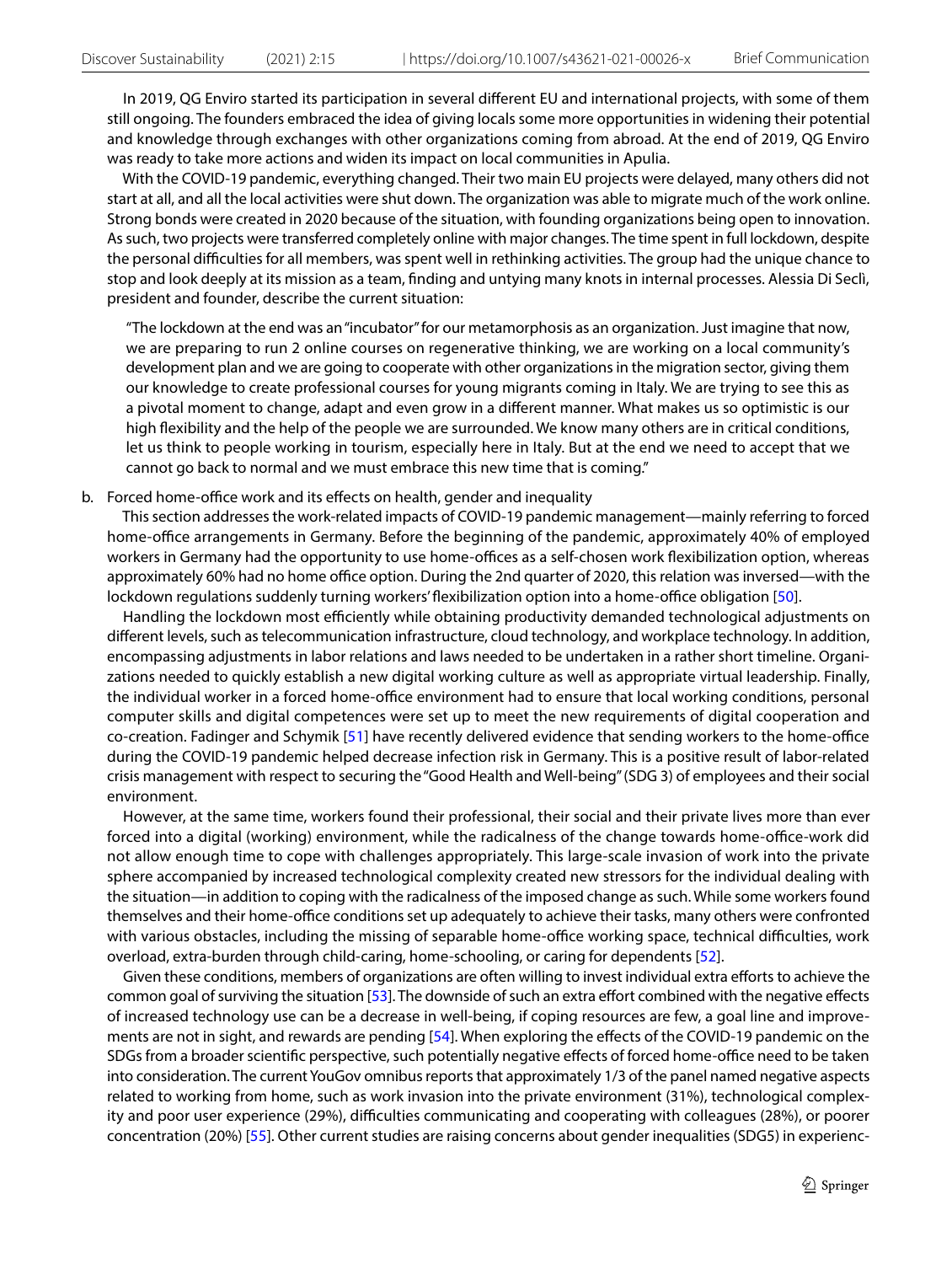ing the COVID-19 lockdown in Germany [\[56,](#page-17-16) [57](#page-17-17)]. Bradbury and Isham [[58](#page-17-18)] note the consequences of COVID-19 on domestic violence.

In March 2020, one of the authors launched a scientific study, monitoring, if and in how far forced home-office during lockdown and thereafter induces technostress [\[59–](#page-17-19)[61](#page-17-20)], ultimately leading to cognitive and emotional irritation [[62](#page-17-21)] and decreased user well-being. In addition, the study addresses whether participants are experiencing unusual burden (i.e., home-office in combination with child day care or home schooling). To determine to what extent individual resources could positively moderate the technostress-irritation relation, digital competence and self-efficacy were also measured. The study is still ongoing in February 2021 and covers the "lockdown light" period that started November 2nd 2020 and the "hard lockdown" starting from December 2nd 2020, including almost 1000 German workers who had been forced into home-office work.

 The frst data analyses reveal that the higher the level of technostress, the higher is the level of psychological strain (cognitive and emotional irritation) in general. A striking fnding is, however, that the increase is higher for those who experience extra burdens during lockdown and forced home-office. Other results are alarming as well. Under conditions of high techno-stress related to forced home-office, one of the strongest predictors of happiness and mastery experience in life (self-efficacy), which is again related to good and long lasting health, does not have a signifcant positive moderating efect on the technostress-irritation relation. A similar fnding accounts for digital competence as another important individual stress-coping resource. Preliminary interpretations allow a frst conclusion that technostress induced by forced home-office work can be considered a substantial threat to decent work and to workers' good health and well-being.

 The survey also shows that the work-related efects of pandemic crisis management might have enhanced sociostructural injustice and inequality. This allows us to draw a conclusion on interconnected efects regarding SDG 3 (Good Health and Well-Being), SDG 5 (Gender Equality) and SDG 10 (Reduced Inequalities). Finally, the radicalness of forcing workers into home-office as a measure of the COVID-19 pandemic crisis management in Germany was simply too much to handle for many employees—even for individuals with higher personal resources such as selfefficacy and digital competence. Putting these circumstances together, the measure of forced home-office under the umbrella of COVID-19 pandemic management deserves special and continuous interest to further investigate whether it might interconnectedly afect SDG 3 (Good Health and Well-Being), SDG 8 (Decent Work and Economic Growth), SDG 5 (Gender Equality) and SDG 10 (Reduced Inequalities).

c. Implications for consumption/production

 SDG 12 "Ensure sustainable consumption and production patterns" is one of the most transversals in its design because it includes a wide range of topics, such as efficient use of natural resources, minimizing the loss and waste of food, ecological management of chemicals throughout their life cycle, solid waste management, sustainable public purchases, sustainable tourism, environmental education and fnally the elimination of fscal incentives for fossil fuels, which can distort the market. It allows a broad spectrum of actions and the participation of actors from multiple sectors.

 Goal 12 is highly related to both the producers and consumers, indicating the dependencies of better products and the increased awareness of the demanders. The pandemic appears to have cast a spotlight on systemic inequity; for instance, Latin America and the Caribbean are in a weaker position than many other countries.

 Before the pandemic, ECLAC (Economic Commission for Latin America and the Caribbean) predicted "that the region would grow by a maximum of 1.3% in 2020." Due to the efects of the crisis, a fall in the GDP of at least 1.8% is expected [\[63\]](#page-17-22). Moreover, as a consequence of self-isolation and social distancing, decreased working hours and wages, the demand for goods and services is reduced. The impact in many economic sectors, mostly in services that are highly interrelated with gatherings, is signifcant.

 At the same time, it can be an opportunity to shift the way things are done. The consumer market is more fragile because of the pandemic [\[64](#page-17-23)]. People are more interested in their impact, buying more locally to help companies and individuals nearer to their communities. The sensitivity of the consumers is increased, having in the magnifying glass companies and public sector, demanding more responsibility for their actions and recovery plans, which is either applauded or taunted.

 It does not mean that consumers now have a complete understanding of sustainability, but it puts the conversation back to the table like never before. People are now also worried about the social impact, not only about the environment. Employers asked their employees in Mexico for a month of vacations instead of supporting them economically during the lock down, which elevated the conversation on social media and had a negative impact on the community [\(ejecentral.com.mx\)](https://www.ejecentral.com.mx/starbucks-y-vips-plantean-a-empleados-un-mes-sin-sueldo-por-covid-19/). Finally, even sales fell drastically, and some shops had to be closed.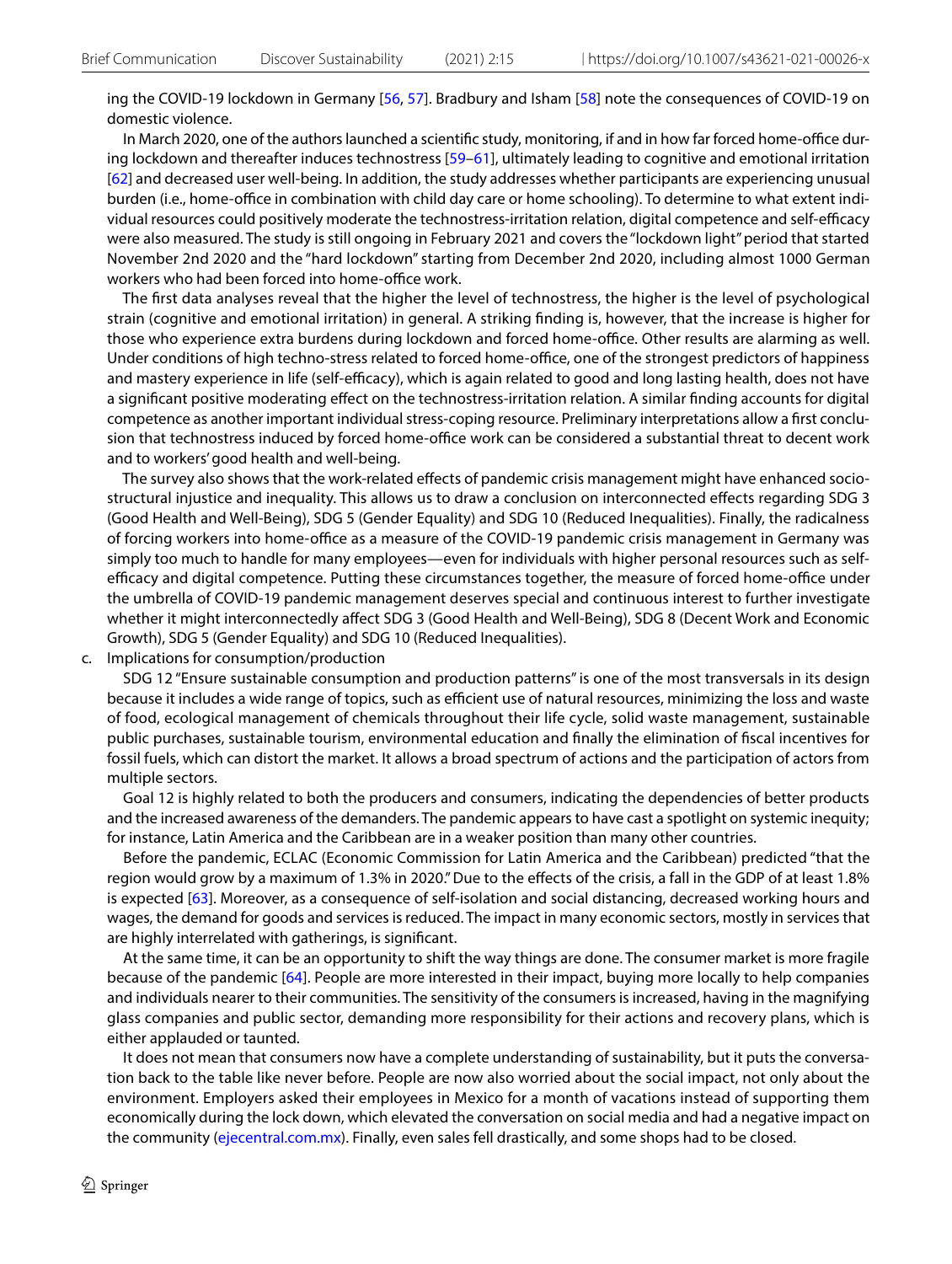The pandemic conditions are forcing businesses to innovate and re-evaluate the way they operate. For example, companies such as GM and Ford switched out from pickups to breathing machines [\[65\]](#page-17-24). For traditional companies, it will be difcult to survive. Although the pandemic has accelerated some innovative changes and a trend toward sustainability, sustainable business models are still not mainstreamed.

d. Global implications for mobility and climate

 The pandemic has accelerated environmentally friendly mobility measures, and a shift in public mobility and "carfree cities" is being highly discussed in policy circles. During the lock-down air pollution dropped by 60% globally [[66](#page-17-25)], and bike use increased by 129% [\[67\]](#page-17-26). Communities have the tendency to become more resilient and independent in the face of unexpected conditions. Cycling makes communities more resilient [[68](#page-17-27)], and taking liability and equality as a starting point, infrastructure development with short-term responses creates long-term change. The "*Shift-Avoid-Improve*" principle [\[69\]](#page-17-28) emphasizes the creation of a '*car-free*' generation by 2025.

 Individual decisions are important for the mobility system, in order for the trend to continue and SDG 11 about the sustainable cities and communities to be achieved. The mobility behavior of citizens is changing. According to McKinsey's and Company [\[70\]](#page-17-29) global consumer survey, 52% of respondents travel less, the use of private micromobility is increased by 9% and that of shared micromobility is increased by 12% compared to pre-pandemic levels. Alternative transport, such as cycling, allows easy social distancing and contributes to better public health through the reduction of air pollution. However, many residents perceive public transport as posing the risk of being infected and are using more private vehicles. Despite changes in travelling time, reducing the risk of infections is the main reason for travelers' choices [[71\]](#page-17-30).

 Cities around the world are turning to non-motorized transport alternatives to help solve congestion and pollution issues [[72\]](#page-17-31). For example, Brussels, Milan, Montreal, New York, San Francisco and Seattle have each introduced more than 20 miles of dedicated cycle paths, and Paris is in the process of investing \$325 million to update its bicycle network [\[70\]](#page-17-29). This paradigm shift demands new infrastructure that serves and boosts local cycling. In anticipating future needs, big data can lead to better decisions and improve outcomes and evidence-based policy making. It is expected that between 2020 and 2025, autonomous driving, connectivity, electrifcation, shared mobility, nonmotorized transport policies [[73](#page-17-32)] and regulation of private car-based mobility will be on the rise.

 Before the pandemic, the majority of countries had not been on track to achieve lowering greenhouse gas emissions targets [[74\]](#page-17-33). The global response to the pandemic has caused a sharp decrease in greenhouse gas emissions and an increase in air quality. CO<sub>2</sub> emissions are predicted to decrease by 8% in 2020, which would bring CO<sub>2</sub> levels to those of 10 years ago. However, it is expected that the long-term impact will be non-existent if atmospheric  $CO<sub>2</sub>$ levels continue to increase after the pandemic [\[37\]](#page-16-30). In addition, due to global SO<sub>2</sub> emissions decreasing by 20%, the impact of aerosol cooling is lowered, and therefore, the positive environmental benefts caused by the pandemic will be minor [[24\]](#page-16-17).

 The global response to COVID-19 could accelerate progress on climate change if governments are able to use the momentum created by the short-term decrease in global greenhouse gas emissions. Governments must avoid an increase in emissions once restrictions on movement are eased [\[38](#page-16-31)]. If G20 countries were to simply recover the existing "brown" economy, this would lead to permanent environmental damage [[19\]](#page-16-12), as a "business as usual" approach could cause a 3 °C increase in global temperatures by the end of the century [[38](#page-16-31)]. Therefore, there has been a shift from focusing on the immediate crisis to "building back better" by ensuring a "green" fscal approach and investing in a transition to greener systems.

 Opinion polls in a number of countries show that mandatory and self-imposed restrictions on work and travel have led to people noticing cleaner air, less traffic on roads, a reduction in noise pollution and the return of wildlife. This has triggered people to question whether returning to "normal" is an adequate desideration after COVID-19. This marks an opportunity for transitioning towards green systems [[38\]](#page-16-31). A study by the WHO has concluded that 80% of those who live in urban areas are exposed to levels of pollution that are harmful [\[75\]](#page-17-34). Studies have shown that an increase in particulate matter of PM2.5 can increase the death rate of COVID-19 by 8–16%. In addition, socially disadvantaged groups tend to be more exposed to air pollution, which means they are more susceptible to the cardiovascular and respiratory complications associated with COVID-19 [[37\]](#page-16-30).

 The above section presented four case studies, refecting on how COVID-19 impacts the SDGs. The next section will focus more specifcally on the interconnections between the SDGs.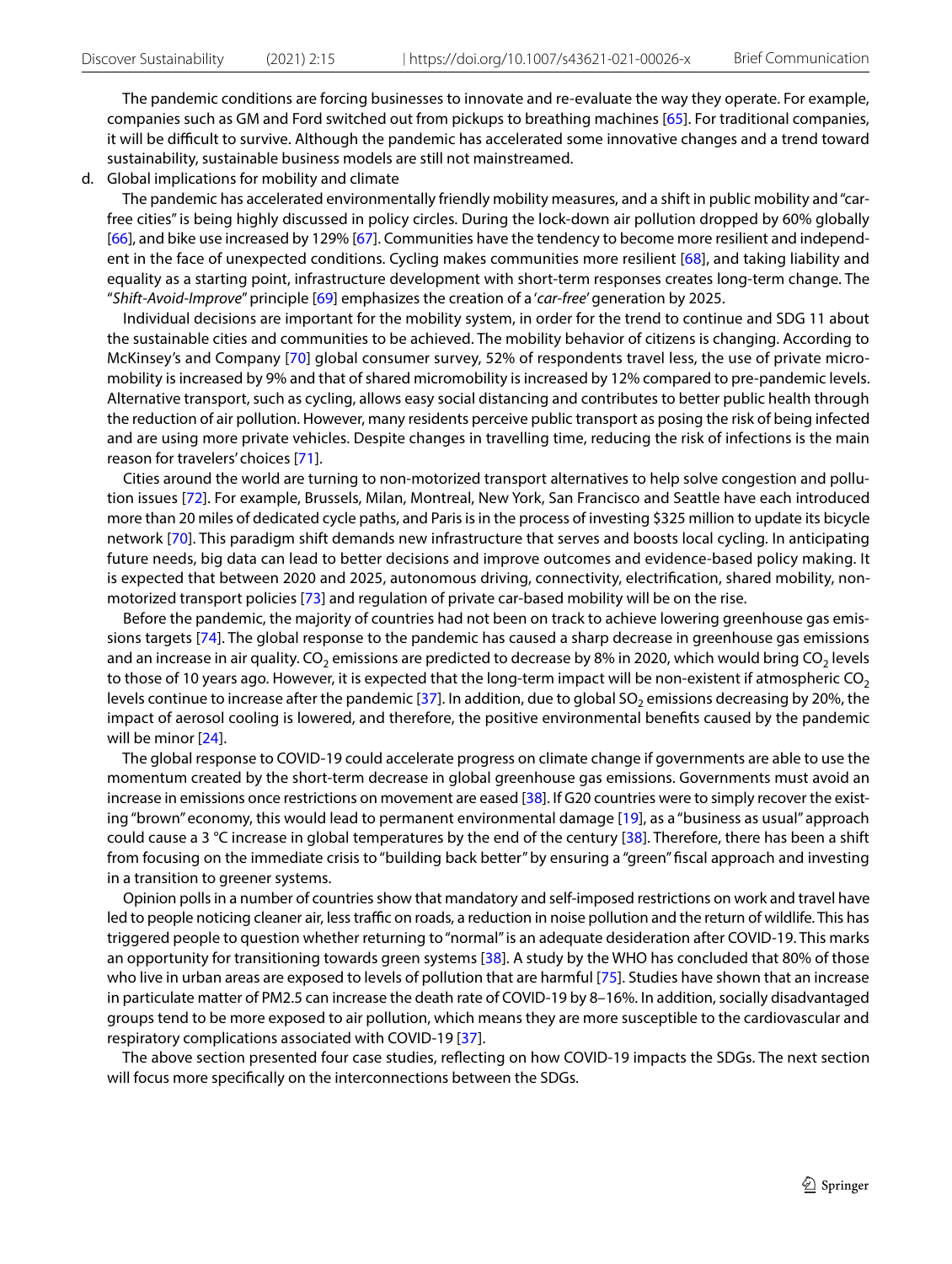### **4.2 Interconnections of SDGs triggered by the pandemic**

This section comprises the results of the analyses of the individual sessions. Analyses of this study consider the pandemic as a driving force to identify which SDGs have stronger connections in this context by analyzing links of each of the 5 SDGs (SDG 4, SDG 12, SDG 13, SDG 8 and SDG 3) with the other remaining 16 SDGs. (For example, SDG 4 has stronger links with SDG 10, SDG 9, SDG 13 and SDG 5). Detailed information for each of the connections is displayed in Table [2.](#page-12-0)

From Table [2,](#page-12-0) it can be identifed that the goals under this research are more strongly interconnected but additionally interconnected with SDG 15, SDG 9, SDG 10, SDG 5, SDG 1, SDG 17 and SDG 11. The absence of connections with SDG 2, SDG 6, SDG 7, SDG 14 and SDG 16 means no direct immediate implication for the analyzed SDGs in the context of this study.

#### **4.3 Green recovery: the way forward**

The unusual situation created by the pandemic of COVID-19 has severe consequences for society, while the management of these consequences and policy responses will impact future developments. The pandemic is acting as a driving force for changes in main sectors and highlights the interdependence of sustainability issues embraced in the SDGs. Lock-down related effects such online education, forced home-office work, unemployment or decreased working hours, reduced mobility, etc., have enhanced social-structural injustice and inequality (SDG5) and (SDG10). Observations and analyses also indicate stronger dependencies between SDG4, SDG8, SDG3 and SDG13.

Nevertheless, the pandemic has presented a unique opportunity for change, as more people are aware of the urgency in which sustainability issues must be addressed and of the importance that balanced ecosystems have for health and wellbeing. There is also growing pressure for innovation (SDG9) and collaboration (SDG17). Therefore, it is important to seize the opportunity to rebuild and recover from the pandemic in a way that tackles sustainable development and builds resilience into communities.

Green recovery, although a long-term process, can be a response. The creation of green jobs via green stimulus must be accompanied by investment in training and digital capacities to create an equitable and inclusive green economy. In addition, it is important that governments create incentives for private sectors to invest in green innovation. Citizens' opinions and behavior change can support sustainable policies and actions of public and private institutions. The interdependencies and synergies between the Goals highlighted during the pandemic can be considered during the recovery processes, i.e., financing cluster SDGs, which can increase their impact and efficacy.

The pandemic has shown the ability of governments to take dramatic action during times of crisis. In the long term, governments must collaborate and use international examples to learn about green recovery solutions. The UK government has proposed a Sustainable Recovery Alliance which would act as a forum for nations to discuss green recovery and coordinate recovery packages to maximize their impact. Multilateral institutions such as the UN and the IMF have encouraged their member states to fund solutions for urgent health and economic challenges, but success depends on the extent to which member countries cooperate.

The UN HLPF (2020) drew attention to the importance of global solidarity via multilateral institutions because the impacts of COVID-19 have been most devastating for the poorest and most vulnerable. This signifes a need for a strong commitment to accelerating policies that will facilitate the achievement of the SDGs to ensure that no countries are left behind in the global recovery efort [[2\]](#page-15-1). Stronger alliances between nations are needed [\[76\]](#page-18-0), and cooperation is needed to oversee resilience building in global supply chains and to support lower- and middle-income countries with fscal and monetary policies.

In addition, climate change is a global issue that transcends political boundaries, so strengthening global cooperation is an integral part of achieving the SDGs. Furthermore, learning from current COVID-19-related experiences, decisions and policies can also lead to lessons learned for tackling the climate and environmental crisis the world is facing. The 2030 Agenda for Sustainable Development, which encompasses sustainability in all forms, can be a useful framework and guideline toward a sustainable future.

# **5 Conclusion**

Recent studies in the feld on SDGs under COVID-19 primarily focus on efects on one selected SDG or one specifc sec-tor/thematic issue [[77](#page-18-1)-81], or deal with the continuation of the SDGs [\[16,](#page-16-9) [82\]](#page-18-3). The research objective the article puts forward is to explore the way the pandemic impacts the SDGs, primarily their interconnections. The main focus of our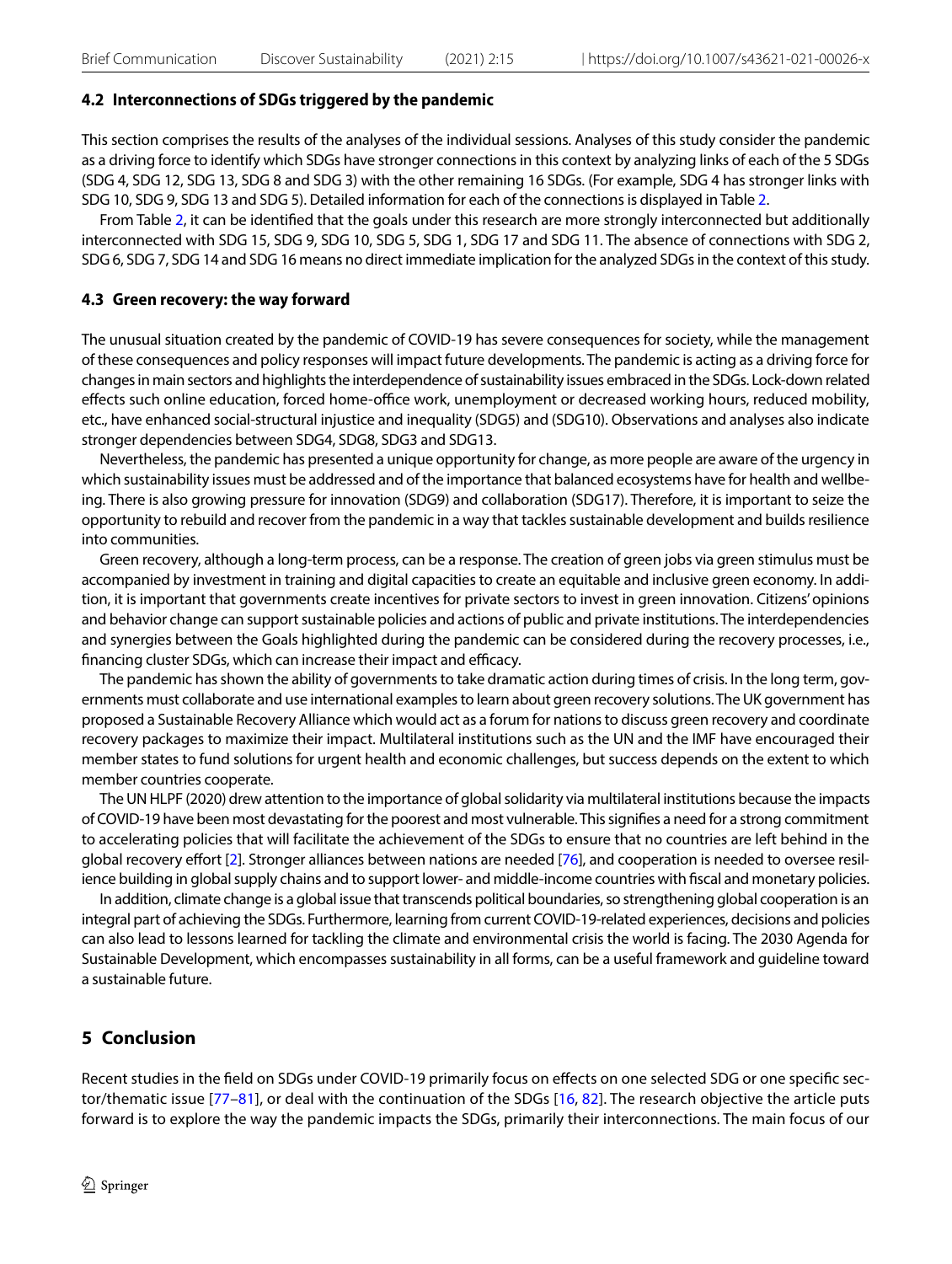| Discover Sustainability | $(2021)$ 2:15                                                                       |                                |                                                                                                                                                                                                                                                                                                                                                | https://doi.org/10.1007/s43621-021-00026-x                                                                                                                                                                                                                                                                |                                                                                                                                             |                                                                                                                                            |                                                                                                                                  | <b>Brief Communication</b> |
|-------------------------|-------------------------------------------------------------------------------------|--------------------------------|------------------------------------------------------------------------------------------------------------------------------------------------------------------------------------------------------------------------------------------------------------------------------------------------------------------------------------------------|-----------------------------------------------------------------------------------------------------------------------------------------------------------------------------------------------------------------------------------------------------------------------------------------------------------|---------------------------------------------------------------------------------------------------------------------------------------------|--------------------------------------------------------------------------------------------------------------------------------------------|----------------------------------------------------------------------------------------------------------------------------------|----------------------------|
|                         |                                                                                     | Explanation                    | related to educational activities, and physical exchanges reduced<br>knowledge and educational resources, even between genders;<br>technological resources and innovation; travelling restriction,<br>Increased demand for access to technological infrastructure,<br>Switch to Online learning, highlighted the unequal access to<br>mobility | petences; forced homework can increase social-cultural injustice;<br>weight/diabetes/short sightedness/sleep disturbance/addiction/<br>risk behaviour); insufficient self-management/poor digital com-<br>Smart working related health problems (posture defects/over-<br>job loss, reduced working hours | nesses; less use of resources; education for sustainable develop-<br>Job loss/reduced working hours; pressure to innovate for busi-<br>ment | home working/reduce of physical contacts; responsible use of<br>Private cars/cycling; reduce business travelling/air quality;<br>resources | Inability to work; increase inequalities due to health conditions;<br>ecosystem balance; global cooperation                      |                            |
|                         | 2; SDG 13; SDG 8 and SDG 3) for other SDGs, as highlighted by the COVID-19 pandemic | Key implications to other SDGs | Infrastructure"; SDG 13 "Climate Action"; SDG 5 "Gender equal-<br>ed inequalities"; SDG 9"Industry, Innovation and<br>SDG 10 "Reduc<br>ity"                                                                                                                                                                                                    | and Well-being"; SDG 4"Quality Education"; SDG 5<br>"Gender Equality"; SDG 10 "Reduced inequalities"<br>SDG 3"Health                                                                                                                                                                                      | SDG 1 "No poverty"; SDG 9"Industry, Innovation and Infrastruc-<br>ture"; SDG 15 "Life on Land"; SDG 4 "Quality Education"                   | SDG 11 "Sustainable cities"; SDG 3 "Health and Well-being"; SDG 8<br>and economic growth; SDG 15 "Life on Land"<br>Decent Work             | SDG 1: No poverty; SDG 8 Decent Work and economic growth;<br>SDG 10 "Reduced inequalities" SDG 17 "Partnership for the<br>Goals" |                            |
|                         | Table 2 Key implications for the SDGs under research (SDG 4; SDG 1                  | SDGs under research            | "Quality Education" (SDG 4)                                                                                                                                                                                                                                                                                                                    | Decent Work and economic growth (SDG 8)                                                                                                                                                                                                                                                                   | Responsible consumption and production (SDG<br><u>12)</u>                                                                                   | Climate (SDG 13)                                                                                                                           | Health and Well-Being (SDG 3)                                                                                                    |                            |

<span id="page-12-0"></span>

| SDGs under research                                           | Key implications to other SDGs                                                                                                                                                                                                                                                                        | Explanation                                                                                                                                                                                                                                                                                                                                    |
|---------------------------------------------------------------|-------------------------------------------------------------------------------------------------------------------------------------------------------------------------------------------------------------------------------------------------------------------------------------------------------|------------------------------------------------------------------------------------------------------------------------------------------------------------------------------------------------------------------------------------------------------------------------------------------------------------------------------------------------|
| 'Quality Education" (SDG 4)                                   | hfrastructure"; SDG 13 "Climate Action"; SDG 5 "Gender equal-<br>- المراسية المتحدث المتحدث المتحدث المتحدث المتحدث<br>- المراسية المتحدث المتحدث المتحدث المتحدث المتحدث المتحدث المتحدث المتحدث المتحدث المتحدث المتحدث المتحدث ا<br>SDG 10 "Reduced inequalities"; SDG 9 "Industry, Innovation and | related to educational activities, and physical exchanges reduced<br>knowledge and educational resources, even between genders;<br>technological resources and innovation; travelling restriction,<br>Increased demand for access to technological infrastructure,<br>Switch to Online learning, highlighted the unequal access to<br>mobility |
| Decent Work and economic growth (SDG 8)                       | SDG 3 "Health and Well-being"; SDG 4 "Quality Education"; SDG 5<br>"Gender Equality"; SDG 10 "Reduced inequalities"                                                                                                                                                                                   | weight/diabetes/short sightedness/sleep disturbance/addiction/<br>petences; forced homework can increase social-cultural injustice;<br>risk behaviour); insufficient self-management/poor digital com-<br>Smart working related health problems (posture defects/over-<br>job loss, reduced working hours                                      |
| Responsible consumption and production (SDG<br>$\overline{2}$ | SDG 1 "No poverty"; SDG 9 "Industry, Innovation and Infrastruc-<br>ture"; SDG 15 "Life on Land"; SDG 4 "Quality Education"                                                                                                                                                                            | nesses; less use of resources; education for sustainable develop-<br>Job loss/reduced working hours; pressure to innovate for busi-<br>ment                                                                                                                                                                                                    |
| Climate (SDG13)                                               | SDG 11 "Sustainable cities"; SDG 3 "Health and Well-being"; SDG 8<br>Decent Work and economic growth; SDG 15 "Life on Land"                                                                                                                                                                           | home working/reduce of physical contacts; responsible use of<br>Private cars/cycling; reduce business travelling/air quality;<br>resources                                                                                                                                                                                                     |
| Health and Well-Being (SDG 3)                                 | SDG 1: No poverty; SDG 8 Decent Work and economic growth;<br>SDG 10 "Reduced inequalities" SDG 17 "Partnership for the<br>Goals'                                                                                                                                                                      | Inability to work; increase inequalities due to health conditions;<br>ecosystem balance; global cooperation                                                                                                                                                                                                                                    |
|                                                               |                                                                                                                                                                                                                                                                                                       |                                                                                                                                                                                                                                                                                                                                                |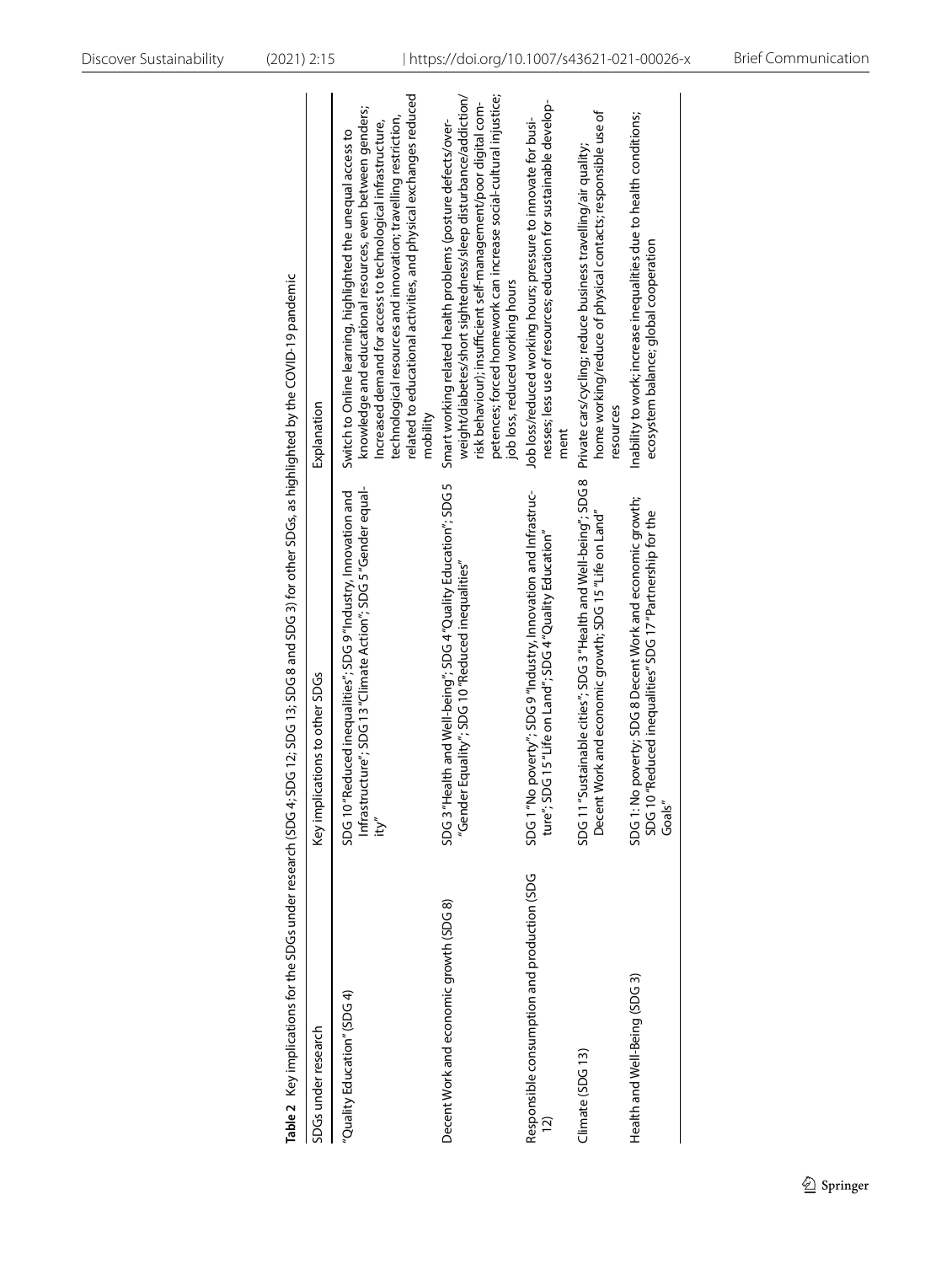study relates to the interconnectedness of SDGs and relies on goal to goals interconnection [[49](#page-17-9)]. The specifc interest is directed at better understanding the emerging efects on SDG interconnectedness through the new conditions under the infuence of the COVID-19 pandemic and its management. We take those SDGs into consideration that are currently discussed as most afected.

Our qualitative approach based on expert FGDs proved capable of bringing up new results in an emerging feld of research. In this regard, we shed light onto the contextualized SDGs interconnectedness under conditions of COVID-19. We present an overview of the identifed interconnections between topics related to education, workforce and wellbeing, consumption and production, and climate change. Finally, based on our data analysis we extend the original focus of our analysis and depict SDG5 & SDG10 as critically affected by their interconnectedness not only under immediate influence of COVID-19 pandemic, but also by means and efects of the crisis management. The analysis can further be developed to expand the areas of focus and expand our understanding of how the SDGs are interconnected in such special times.

### *Limitations of the study*

Given the early stage of research on the impact of the COVID-19 pandemic on the SDGs and possibly interconnected efects, the study encounters limitations, primarily related to the limited numbers of SDGs covered and experts involved in qualitative analysis.

A general evaluation of interaction between the SDGs is done at the goal level, not at the target or indicator level. These evaluations are done based on expert opinions not on SDGs data. Advanced analyses for interactions at the target or indicator level, based on data, can be the subject of another study. Diferent contexts could produce diferent results, as the SDG linkages are context dependent.

# <span id="page-13-0"></span>**6 Annex**

See Table [3](#page-14-0).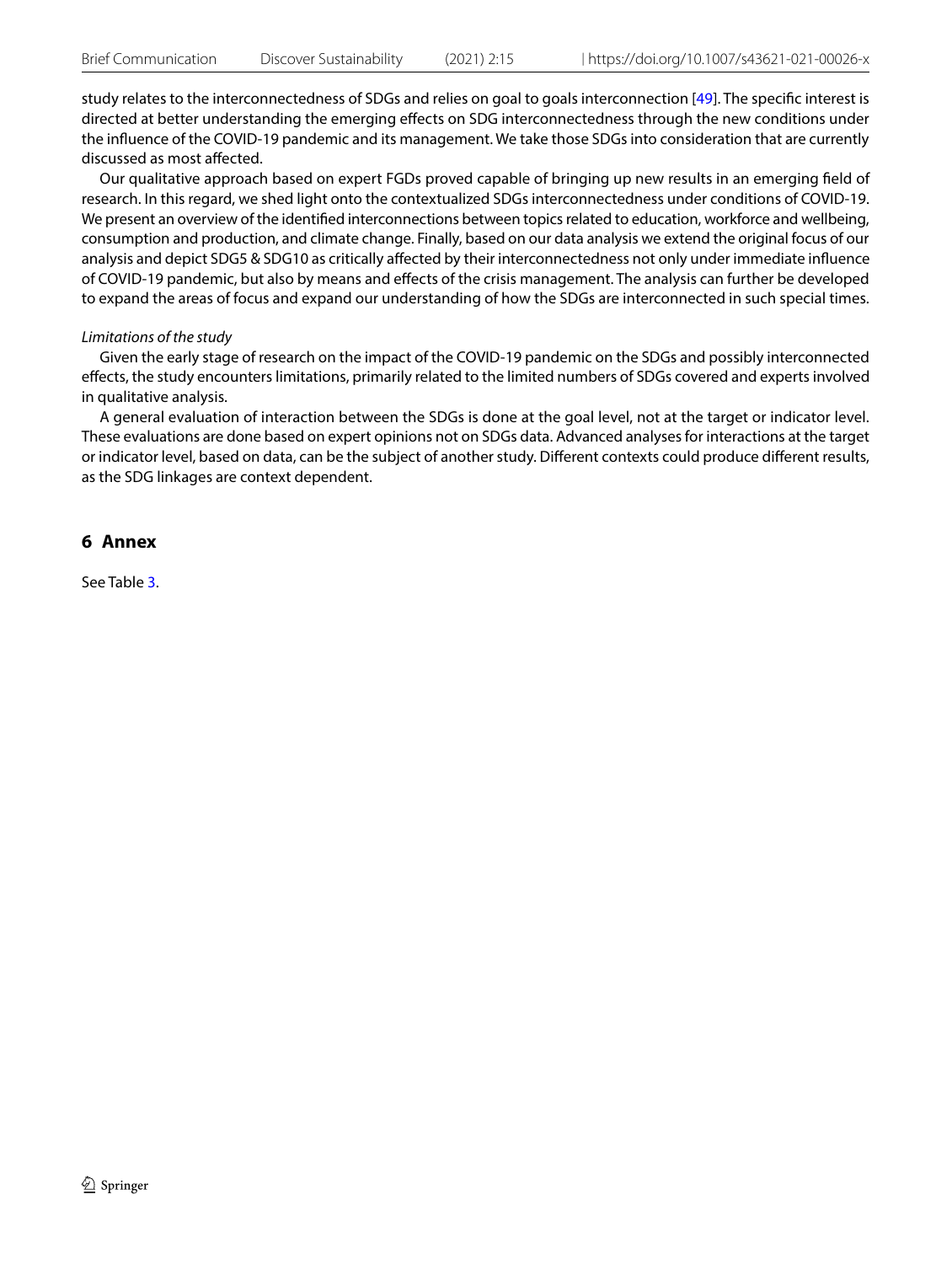# <span id="page-14-0"></span>**Table 3** Profles of the focus group participants and facilitators and overview of the online sessions (June–October 2020)

| Sessions/presenter                                                                                                                                              | Description                                                                                                                                                                                                                                                                                                                                                                                                                                                                                                                                                                                                                                                                                                                                                                                                                                                                                  |
|-----------------------------------------------------------------------------------------------------------------------------------------------------------------|----------------------------------------------------------------------------------------------------------------------------------------------------------------------------------------------------------------------------------------------------------------------------------------------------------------------------------------------------------------------------------------------------------------------------------------------------------------------------------------------------------------------------------------------------------------------------------------------------------------------------------------------------------------------------------------------------------------------------------------------------------------------------------------------------------------------------------------------------------------------------------------------|
| Session 1<br>Giuseppe Scandone<br>Leader of QG Enviro, Italy                                                                                                    | Environmental education in the pandemic: a chance for rethinking<br>QG Enviro, before the pandemic was strongly focused on interna-<br>tional projects on environmental education and the SDG's. Youth<br>Exchanges, etc. But lockdown and travel restrictions changed the<br>situation. Is it really important for young people to travel around for<br>short term projects? How can we correlate better the international<br>work we do with the local communities in our region? If we start<br>working more on online programs, what are the pros and cons of it?<br>The discussion is still ongoing, some potential solutions are slowly<br>crafted. What we all agree in QG Enviro is that the next future will<br>see our organization developing at least another field or SDG (sus-<br>tainable agriculture, tourism), in order to have a better resilience to<br>unexpected events |
| Session 2<br>Dr. Stefan Cibian<br><b>Executive Director</b><br>Făgăraș Research Institute<br><b>ICF Rumania</b>                                                 | Global trends in international development with impact on global<br>sustainability<br>Departing from the transformation that the Sustainable Develop-<br>ment Goals (SDGs) have brought with regard to the global efforts to<br>foster development and enhance sustainability. The SDGs repre-<br>sent, in many ways, a departure from previous approaches to doing<br>development, emphasizing the universality of assumed targets, a<br>much wider thematic agenda, new central actors, and an important<br>focus on finances. All of these are deeply affected by the COVID-19<br>crisis. During the discussion we will explore together the implica-<br>tions of the crisis on the SDGs and the macro-trends in develop-<br>ment                                                                                                                                                         |
| Session 3<br><b>Edna Martinez</b><br>Consultant in Sustainability Proactivo Sostenible—Mexico                                                                   | Sustainable Production and Consumption as driver of the SDGs in the<br>post COVID era<br>From global to local and from waste to no trace, consumption will<br>drive the agenda post COVID-19. Companies will boost the imple-<br>mentation of the agenda from their social corporate responsibil-<br>ity moving from traditional welfare to an essence where their<br>contribution will respond to their core business. Institutions (public<br>and private) are in the magnifying glass, there governances, social<br>and environmental impact is being scrutinized by citizenship and<br>consumers. Their role is being either applauded or taunted, this will<br>make a significant difference in the implementation of the 2030<br>Agenda that could boost sustainable development                                                                                                       |
| Session 4<br>Pourya Saleehi<br>Urban planner, and sustainability and resilience expert who is also<br>the Researcher Officer at ICLEI World Secretariat in Bonn | The impacts of COVID-19 on SDGs: "The critical aspects and potential<br>consequences of COVID-19 for the achievement of Sustainable<br>Development Goals (SDGs): Green Recovery as a way forward"<br>Discussion about the green recovery as a way forward for bounc-<br>ing back better from COVID-19. Exploring how COVID-19 offers an<br>opportunity to accelerate towards achieving the SDGs as behavior<br>changes have begun to shift towards green practices in some<br>aspects of everyday life, and the importance of protecting ecosys-<br>tems has been made highly apparent                                                                                                                                                                                                                                                                                                       |
| Session 5<br>Filip Nelkovski<br>Senior Project manager (UNDP)<br>innovation, building resilient infrastructure<br>North Macedonia                               | Taking advantage of the crisis towards building Sustainable cities and<br>communities: "The impacts from pandemic on urban mobility and<br>How COVID-19 helps in meeting SDGs for creation of car-free cities<br>If we want to act and save the planet, to meet the SDG's on sustain-<br>able communities and see people moving freely not by car, a more<br>revolutionary approach is needed. COVID-19 did a lot of problems<br>in our lives. However, the pandemic also helped communities to<br>start more direct approach in delivering mobility in the cities still<br>governed by the cars. Reducing our dependence on petrol cars is<br>not only good for personal health, but it creates a better future for<br>all                                                                                                                                                                  |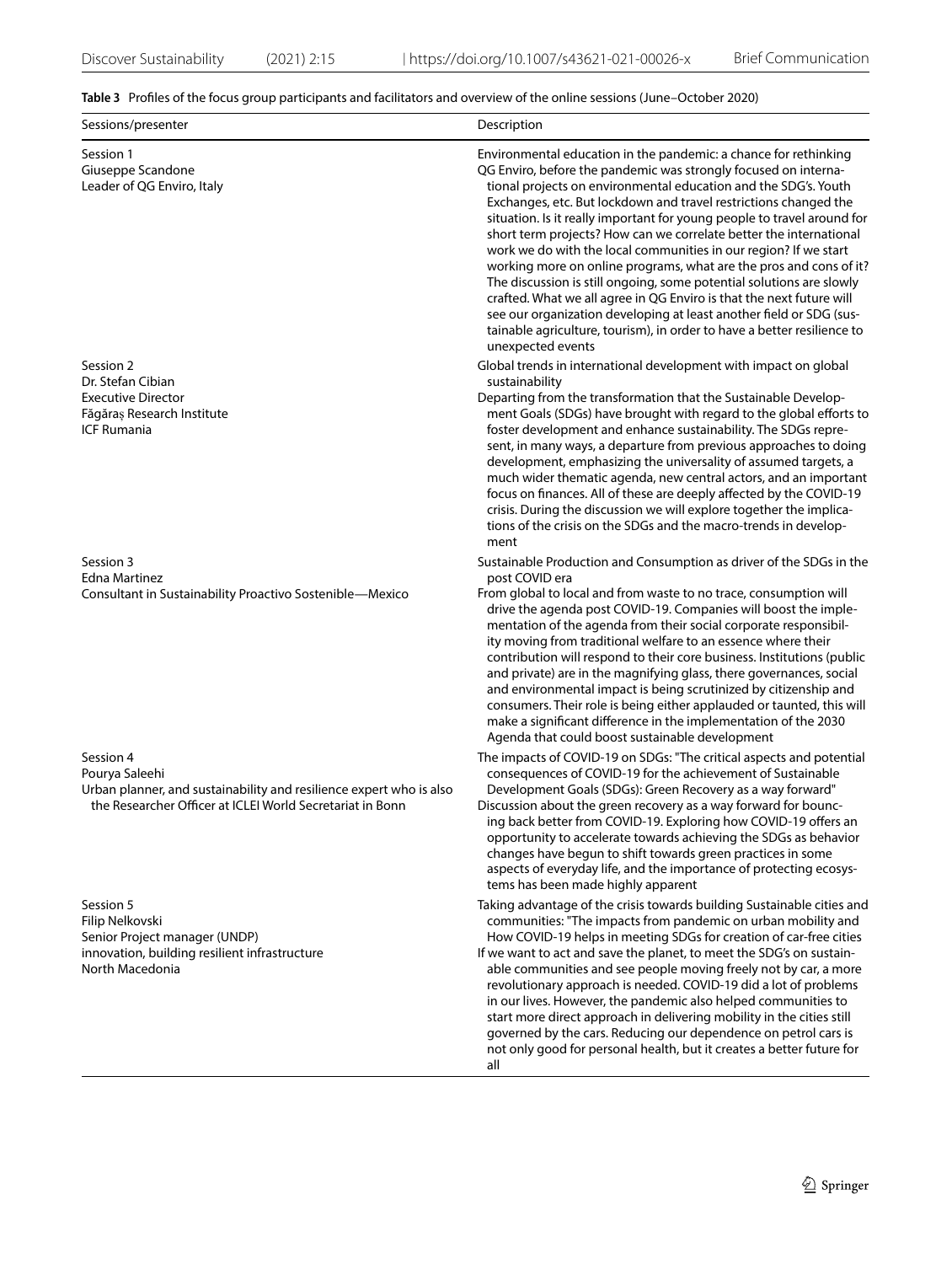# **Table 3** (continued)

| Sessions/presenter                                                                                                                                  | Description                                                                                                                                                                                                                                                                                                                                                                                                                                                                                                                                                                                                                                                                                                                                                                                                                                                                                                                                                                |
|-----------------------------------------------------------------------------------------------------------------------------------------------------|----------------------------------------------------------------------------------------------------------------------------------------------------------------------------------------------------------------------------------------------------------------------------------------------------------------------------------------------------------------------------------------------------------------------------------------------------------------------------------------------------------------------------------------------------------------------------------------------------------------------------------------------------------------------------------------------------------------------------------------------------------------------------------------------------------------------------------------------------------------------------------------------------------------------------------------------------------------------------|
| Sessions 6<br>Prof. Dr. Bernd-Friedrich Voigt<br>Professor of business psychology at FOM—Hochschule für Oekono-<br>mie & Management Münster/Germany | Title: COVID-19 induced technostress and its effects on SDGs 3 and<br>SDG8<br>Recent developments under COVID-19 have brought radical changes<br>for most of us-at work and at home, likewise. Our professional, our<br>social and our private lives are more than ever forced into a digital<br>environment. An enormous number of the working population, is<br>reported as of feeling overly stressed by the radicalness of changes<br>and the technological impetus. A currently running study among<br>1000 German workers allows the preliminary conclusion, that<br>technostress and technostrain under the conditions of COVID-19<br>lockdown and extended home-office can be seen as substantial<br>threats to SDGs 3 (Good Health And Well-Being) and 8 (Decent Work<br>And Economic Growth). In addition to technologically induced<br>stress, insufficient self-management competences and poor digital<br>leadership must be seen as pivotal strain enhancers |
| Session 7 Dr. Kalterina Shulla Chair RCE middle Albania Associated<br>Researcher/ZEF Centre for Development Research/University of<br>Bonn          | Discussion of the results of the individual sessions<br>Evaluation of the findings from the six individual sessions and revalu-<br>ation of how far the analyses represent the group discussions                                                                                                                                                                                                                                                                                                                                                                                                                                                                                                                                                                                                                                                                                                                                                                           |

Pproject: efects of COVID-19 on the Sustainable Development Goals (SDGs), funded by iac Berlin

**Authors' contributions** The authors have made substantial contribution to the article. Study conception and design KS and BFV. Critical revision of the work BFV, KS and CB. Material preparation, data collection and analysis were performed by KS, BFV, SC, GS, EM, FN and PS. The frst draft of the manuscript was written by all the authors and all authors commented on previous versions of the manuscript. All authors read and approved the manuscript.

**Funding** Open Access funding enabled and organized by Projekt DEAL. This study was funded by iac Berlin.

**Data availability** The datasets generated during and/or analysed during the current study are available from the corresponding author on reasonable request.

**Code availability** Not applicable.

**Declarations**

**Competing interests** The authors declare that they have no competing interests.

**Open Access** This article is licensed under a Creative Commons Attribution 4.0 International License, which permits use, sharing, adaptation, distribution and reproduction in any medium or format, as long as you give appropriate credit to the original author(s) and the source, provide a link to the Creative Commons licence, and indicate if changes were made. The images or other third party material in this article are included in the article's Creative Commons licence, unless indicated otherwise in a credit line to the material. If material is not included in the article's Creative Commons licence and your intended use is not permitted by statutory regulation or exceeds the permitted use, you will need to obtain permission directly from the copyright holder. To view a copy of this licence, visit<http://creativecommons.org/licenses/by/4.0/>.

# **References**

- <span id="page-15-0"></span>1. United Nations-UN. Transforming our world: the 2030 Agenda for Sustainable Development. A/RES/70/1. 2015. [https://www.un.org/ga/](https://www.un.org/ga/search/view_doc.asp?symbol=A/RES/70/1&Lang=E) [search/view\\_doc.asp?symbol=A/RES/70/1&Lang=E.](https://www.un.org/ga/search/view_doc.asp?symbol=A/RES/70/1&Lang=E) Accessed 16 Sept 2020.
- <span id="page-15-1"></span>2. United Nations-UN. Interagency task force on fnancing for development. 2020. [https://developmentfnance.un.org/2020-fnancing-susta](https://developmentfinance.un.org/2020-financing-sustainable-development-report-preparatory-materials) [inable-development-report-preparatory-materials.](https://developmentfinance.un.org/2020-financing-sustainable-development-report-preparatory-materials) Accessed 16 Sept 2020.
- <span id="page-15-2"></span>3. Berchin II, de Andrade JBSO. GAIA 3.0: efects of the coronavirus disease 2019 (COVID-19) outbreak on sustainable development and future perspectives. Res Glob. 2020;2:100014.
- <span id="page-15-3"></span>4. Kautish P, Khare A, Sharma R. Values, sustainability consciousness and intentions for SDG endorsement. Mark Intell Plan. 2020;38(7):921–39. <https://doi.org/10.1108/MIP-09-2019-0490>.
- <span id="page-15-4"></span>5. Long G. The idea of universality in the sustainable development goals. Ethics Int Af. 2015;29(2):203–22. [https://doi.org/10.1017/S0892](https://doi.org/10.1017/S0892679415000076) [679415000076.](https://doi.org/10.1017/S0892679415000076)
- <span id="page-15-5"></span>6. Sirkeci I, Murat Y. Coronavirus and migration: analysis of human mobility and the spread of COVID-19. Migr Lett. 2020;17(2):379–98. <https://doi.org/10.33182/ml.v17i2.935>.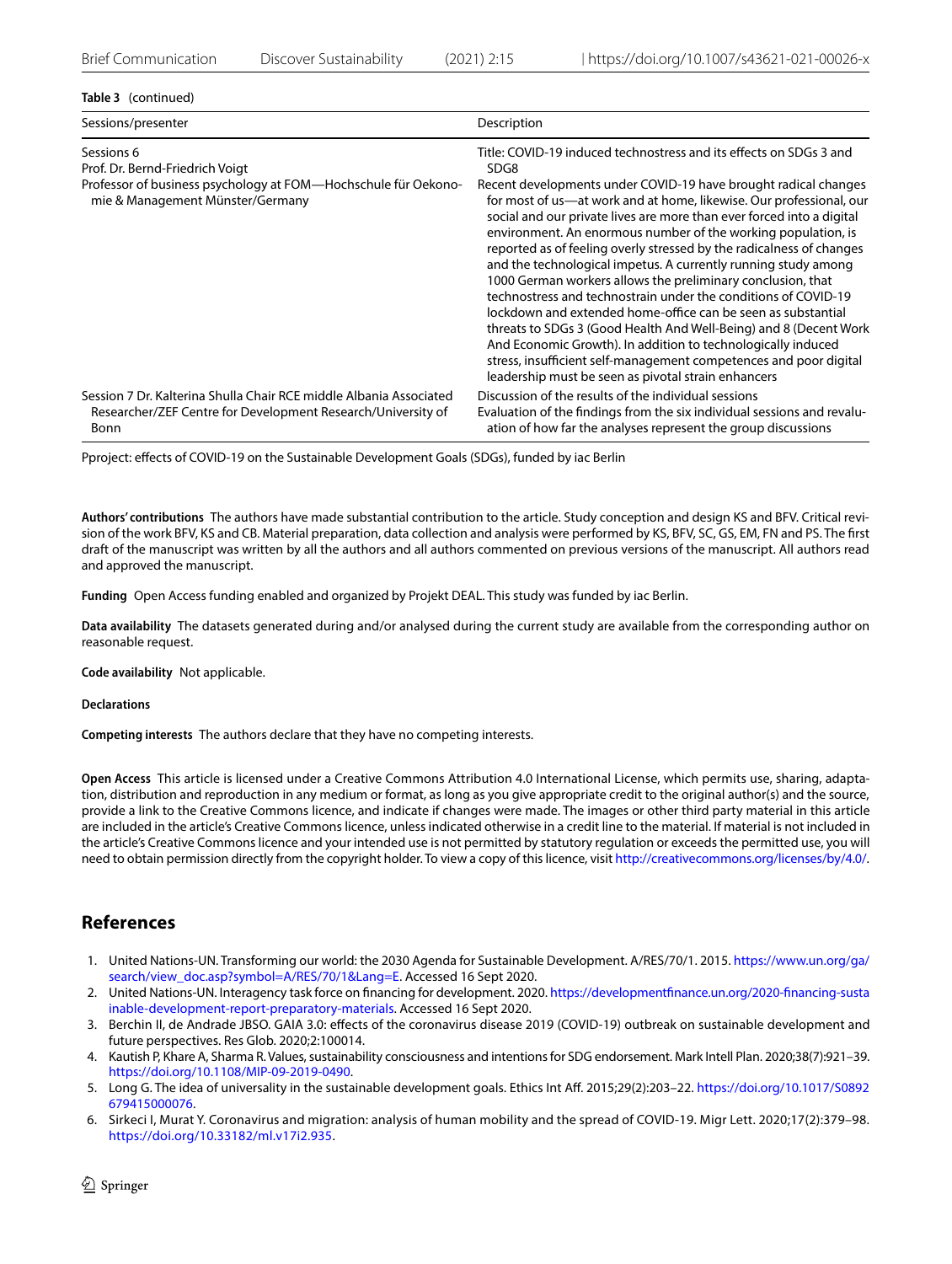- <span id="page-16-1"></span><span id="page-16-0"></span>7. Barbier E, Bugess J. Sustainability and development after COVID-19. World Dev. 2020.<https://doi.org/10.1016/j.worlddev.2020.105082>. 8. Ju J. What will COVID-19 do to the sustainable development goals? UN Dispatch. 2020. [https://www.undispatch.com/what-will-](https://www.undispatch.com/what-will-COVID-19-do-to-the-sustainable-development-goals/)
- [COVID-19-do-to-the-sustainable-development-goals/](https://www.undispatch.com/what-will-COVID-19-do-to-the-sustainable-development-goals/). Accessed 8 Dec 2020. 9. Djankov S, Panizza U. Developing economies after COVID-19: an introduction, Vox eBook Chapters. In: Djankov S, Panizza U, editors.
- <span id="page-16-2"></span>COVID-19 in developing economies, vol. 1. 1st ed. Centre for Economic Policy Research; 2020. p. 8–23.
- <span id="page-16-3"></span>10. Mhlanga D. Moloi T (2020) COVID-19 and the digital transformation of education: what are we learning on 4IR in South Africa? Educ Sci. 2020;10:180. <https://doi.org/10.20944/preprints202004.0195.v1>.
- <span id="page-16-4"></span>11. UNESCO. <https://en.unesco.org/covid19/educationresponse>(2020). Accessed 8 Dec 2020.
- <span id="page-16-5"></span>12. Maerz S, Lührmann A, Lachapelle J, Edgell A. Worth the Ssacrifice? Illiberal and authoritarian practices during COVID-19. V-Dem Working Paper 110; 2020. <https://doi.org/10.2139/ssrn.3701720>.
- <span id="page-16-6"></span>13. Pradhan P, Costa L, Rybski D, Lucht W, Kropp P. A systematic study of sustainable development goal (SDG) interactions. Earth's Future. 2017. [https://doi.org/10.1002/2017EF000632.](https://doi.org/10.1002/2017EF000632)
- <span id="page-16-7"></span>14. Drăgan, M. COVID-19 și încăzirea globală, Făgăraș. Romania: Făgăraș Research Institute. 2020. [https://icf-fri.org/ro/COVID-19-si-incal](https://icf-fri.org/ro/COVID-19-si-incalzirea-globala/) [zirea-globala/.](https://icf-fri.org/ro/COVID-19-si-incalzirea-globala/) Accessed 16 Nov 2020.
- <span id="page-16-8"></span>15. Schmidt-Traub G. The SDGs can guide our recovery. 2020. [https://www.sustainablegoals.org.uk/wp-content/uploads/2020/10/074-](https://www.sustainablegoals.org.uk/wp-content/uploads/2020/10/074-076-SCHMIDT-TRAUB.pdf) [076-SCHMIDT-TRAUB.pdf](https://www.sustainablegoals.org.uk/wp-content/uploads/2020/10/074-076-SCHMIDT-TRAUB.pdf). Accessed 12 Nov 2020.
- <span id="page-16-9"></span>16. Leal Filho W, Brandli L, Lange Salvia A, Rayman-Bacchus L, Platje J. COVID-19 and the UN sustainable development goals: threat to solidarity or an opportunity? Sustainability. 2020;12:5343. <https://doi.org/10.3390/su12135343>.
- <span id="page-16-10"></span>17. Marco Di, et al. Sustainable development must account for pandemic risk. PNAS Opin. 2020. [https://doi.org/10.1073/pnas.20016](https://doi.org/10.1073/pnas.2001655117) [55117.](https://doi.org/10.1073/pnas.2001655117)
- <span id="page-16-11"></span>18. Bodin Ö, Alexander SM, Baggio J, et al. Improving network approaches to the study of complex social–ecological interdependencies. Nat Sustain. 2019;2:551–9.
- <span id="page-16-12"></span>19. Barbier E. Greening the post-pandemic recovery in the G20. Environ Resour Econ. 2020;76:685–703. [https://doi.org/10.1007/](https://doi.org/10.1007/s10640-020-00437-w) [s10640-020-00437-w.](https://doi.org/10.1007/s10640-020-00437-w)
- <span id="page-16-13"></span>20. UN. Research roadmap for the COVID-19 recovery. 2021. [https://www.un.org/en/coronavirus/communication-resources/un-resea](https://www.un.org/en/coronavirus/communication-resources/un-research-roadmap-covid-19-recovery) [rch-roadmap-covid-19-recovery.](https://www.un.org/en/coronavirus/communication-resources/un-research-roadmap-covid-19-recovery)
- <span id="page-16-14"></span>21. Felappi J, Sommer J, Falkenberg T, Terlau W, Kötterd T. Green infrastructure through the lens of "One Health": a systematic review and integrative framework uncovering synergies and trade-offs between mental health and wildlife support in cities. Sci Total Environ. 2020. <https://doi.org/10.1016/j.scitotenv.2020.141589>.
- <span id="page-16-15"></span>22. Van Zanten J, Van Tulder R. Towards nexus-based governance: defining interactions between economic activities and sustainable development goals (SDGs). Int J Sustain Dev World. 2020. [https://doi.org/10.1080/13504509.2020.1768452.](https://doi.org/10.1080/13504509.2020.1768452)
- <span id="page-16-16"></span>23. Filho L, et al. Reviewing the role of ecosystems services in the sustainability of the urban environment: a multi-country analysis. J Clean Prod. 2020. [https://doi.org/10.1016/j.jclepro.2020.121338.](https://doi.org/10.1016/j.jclepro.2020.121338)
- <span id="page-16-17"></span>24. Naidoo R, Fisher B. Sustainable development goals: pandemic reset. Nature. 2020;583:198–201. [https://www.nature.com/articles/](https://www.nature.com/articles/d41586-020-01999-x) [d41586-020-01999-x](https://www.nature.com/articles/d41586-020-01999-x).
- <span id="page-16-18"></span>25. Nilsson M, Griggs D, Visback M. Map the interactions between sustainable development goals. Nature. 2016;534(15):320–2. [https://](https://doi.org/10.1038/534320a) [doi.org/10.1038/534320a.](https://doi.org/10.1038/534320a)
- <span id="page-16-19"></span>26. Nilsson M. Important interactions among the sustainable development goals under review at the high-level political forum 2017. SEI Working Paper 2017–06. Stockholm: Stockholm Environment Institute; 2017.
- <span id="page-16-20"></span>27. ICSU. International Social Science Council. A guide to SDG interactions: from science to implementation. Paris: International Council for Science; 2017. <https://council.science/cms/2017/05/SDGs-Guide-to-Interactions.pdf>. Accessed 29 Apr 2019.
- <span id="page-16-21"></span>28. Le Blanc D. Towards integration at last? The sustainable development goals as a network of targets. Sustain Dev. 2015;23(3):176–87. <https://doi.org/10.1002/sd.1582>.
- <span id="page-16-22"></span>29. Weitz N, Carlsen H, Nilsson M, Skanberg K. Towards systemic and contextual priority setting for implementing the 2030 Agenda. Sustain Sci. 2018;13:531.
- <span id="page-16-23"></span>30. Van Soest HL, et al. Analysing interactions among sustainable development goals with integrated assessment models. Glob Transit. 2019;1:210–25.
- <span id="page-16-24"></span>31. Zhou X, Moinuddin M. Sustainable development goals, interlinkages and network analysis: a practical tool for SDG integration and policy coherence. IGES research report. 2017.
- <span id="page-16-25"></span>32. Ament JM, Freeman R, Carbone C, Vassall A, Watts C. An empirical analysis of synergies and tradeoffs between sustainable development goals. Sustainability. 2020;12(20):8424. <https://doi.org/10.3390/su12208424>.
- <span id="page-16-26"></span>33. Shulla K, Leal Filho W, Lardjane S, Sommer J, Borgemeister C. Sustainable development education in the context of the 2030 Agenda for sustainable development. Int J Sustain Dev World Ecol. 2020. <https://doi.org/10.1080/13504509.2020.1721378>.
- <span id="page-16-27"></span>34. UN Environment. Learning for a green recovery. 2020. [https://www.unenvironment.org/news-and-stories/story/learning-green-recov](https://www.unenvironment.org/news-and-stories/story/learning-green-recovery) [ery](https://www.unenvironment.org/news-and-stories/story/learning-green-recovery). Accessed 24 Sept 2020.
- <span id="page-16-28"></span>35. Makortoff K. Put sustainable development at heart of UK recovery, PM told. The Guardian. 2020. [https://www.theguardian.com/envir](https://www.theguardian.com/environment/2020/jun/09/let-sustainable-development-drive-uks-recovery-pm-told) [onment/2020/jun/09/let-sustainable-development-drive-uks-recovery-pm-told](https://www.theguardian.com/environment/2020/jun/09/let-sustainable-development-drive-uks-recovery-pm-told). Accessed 24 Sept 2020.
- <span id="page-16-29"></span>36. UNCC Learn. E-Learning for a green recovery. 2020. [https://www.uncclearn.org/learning-for-a-green-recovery/.](https://www.uncclearn.org/learning-for-a-green-recovery/) Accessed 24 Sept 2020.
- <span id="page-16-30"></span>37. OECD. Making the green recovery work for jobs, income and growth. 2020. https://read.oecd-ilibrary.org/view/?ref=136 136201-ctwt8 [p7qs5&title=Making-the-Green-Recovery-Work-for-Jobs-Income-and-Growth\\_.](https://read.oecd-ilibrary.org/view/?ref=136_136201-ctwt8p7qs5&title=Making-the-Green-Recovery-Work-for-Jobs-Income-and-Growth_) Accessed 16 Sept 2020.
- <span id="page-16-31"></span>38. Hepburn C, O'Callaghan B, Stern N, Stiglitz J, Zenghelis D. Will COVID-19 fscal recovery packages accelerate or retard progress on climate change? Oxford Review of Economic Policy, vol. 36, Smith School Working Paper 20-02; 2020. p. 3–48. [https://www.lagone.it/wp-conte](https://www.lagone.it/wp-content/uploads/2020/05/STUDIO-STIGLITZ-ART4.pdf) [nt/uploads/2020/05/STUDIO-STIGLITZ-ART4.pdf.](https://www.lagone.it/wp-content/uploads/2020/05/STUDIO-STIGLITZ-ART4.pdf) Accessed 16 Sept 2020.
- <span id="page-16-32"></span>39. Kuzemo, et al. COVID-19 and the politics of sustainable energy transitions. Energy Res Soc Sci. 2020;68:1–7. [https://doi.org/10.1016/j.](https://doi.org/10.1016/j.erss.2020.101685) [erss.2020.101685](https://doi.org/10.1016/j.erss.2020.101685).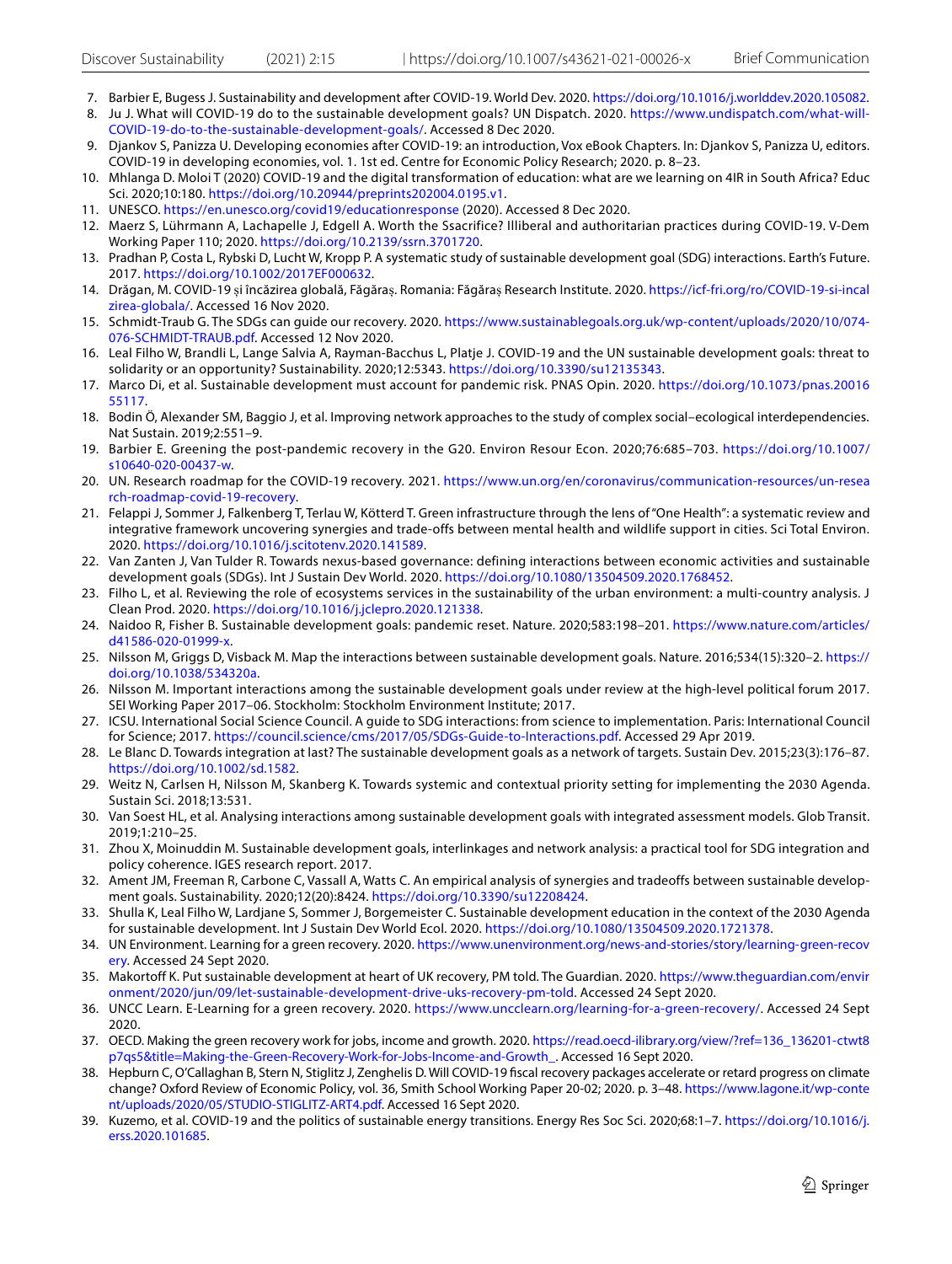- <span id="page-17-1"></span><span id="page-17-0"></span>40. United Nations-UN. UN75: the future we want, the UN we need. 2020. <https://www.un.org/en/un75/presskit>. Accessed 24 Sept 2020. 41. Wegge S. Creating resilient supply chains after COVID-19 with circular economy. Business & Industry. 2020. [https://www.businessandindu](https://www.businessandindustry.co.uk/sustainable-packaging/creating-resilient-supply-chains-after-COVID-19-with-circular-economy/#)
- [stry.co.uk/sustainable-packaging/creating-resilient-supply-chains-after-COVID-19-with-circular-economy/#.](https://www.businessandindustry.co.uk/sustainable-packaging/creating-resilient-supply-chains-after-COVID-19-with-circular-economy/#) Accessed 16 Sept 2020.
- <span id="page-17-2"></span>42. Harris B. This metric wants to hold companies accountable for the state of the world. World Economic Forum. 2020. [https://www.wefor](https://www.weforum.org/agenda/2020/09/this-index-wants-to-hold-companies-accountable-for-the-state-of-the-world/) [um.org/agenda/2020/09/this-index-wants-to-hold-companies-accountable-for-the-state-of-the-world/](https://www.weforum.org/agenda/2020/09/this-index-wants-to-hold-companies-accountable-for-the-state-of-the-world/). Accessed 24 Sept 2020.
- <span id="page-17-3"></span>43. Palahi, et al. Investing in nature to transform the post COVID-19 economy: a 10 point action plan to create a circular bio-economy devoted to sustainable wellbeing. Solut J. 2020;11(2):1–13. [https://www.thesolutionsjournal.com/article/investing-nature-transform-post-COVID-](https://www.thesolutionsjournal.com/article/investing-nature-transform-post-COVID-19-economy-10-point-action-plan-create-circular-bioeconomy-devoted-sustainable-wellbeing/)[19-economy-10-point-action-plan-create-circular-bioeconomy-devoted-sustainable-wellbeing/](https://www.thesolutionsjournal.com/article/investing-nature-transform-post-COVID-19-economy-10-point-action-plan-create-circular-bioeconomy-devoted-sustainable-wellbeing/). Accessed 16 Sept 2020.
- <span id="page-17-4"></span>44. Nyumba T, Wilson K, Derrick C, Mukherjee N. The use of focus group discussion methodology: insights from two decades of application in conservation. Methods Ecol Evol. 2018.<https://doi.org/10.1111/2041-210X.12860>.
- <span id="page-17-5"></span>45. Morgan DL. Focus groups. Annu Rev Sociol. 1996;22:129–52.
- <span id="page-17-6"></span>46. Krueger RA. Focus group. In: Kazdin AE, editor. Encyclopedia of psychology, vol. 3. American Psychological Association; 2000. p. 382–3.
- <span id="page-17-7"></span>47. Niemeijer D, Groot R. Framing environmental indicators: moving from causal chains to causal networks. Environ Dev Sustain. 2008;10:89– 106. <https://doi.org/10.1007/s10668-006-9040>.
- <span id="page-17-8"></span>48. Andreoni V, Vargas RV. Tracking the interlinkages across SDGs: the case of hill centered education network in Bogota, Colombia. Sustainability. 2020;12:7924. [https://doi.org/10.3390/su12197924.](https://doi.org/10.3390/su12197924)
- <span id="page-17-9"></span>49. Bennich T, Weitz N, Carlsen H. Deciphering the scientifc literature on SDG interactions: a review and reading guide. Sci Total Environ. 2020. [https://doi.org/10.1016/j.scitotenv.2020.138405.](https://doi.org/10.1016/j.scitotenv.2020.138405)
- <span id="page-17-10"></span>50. IFO Institut. Randstad-ifo Personalleiterbefragung. Ergebnisse: 2. Quartal. 2020. [https://www.randstad.de/s3fs-media/de/public/2020-08/](https://www.randstad.de/s3fs-media/de/public/2020-08/randstad-ifo-personalleiterbefragung_q2_2020.pdf) [randstad-ifo-personalleiterbefragung\\_q2\\_2020.pdf](https://www.randstad.de/s3fs-media/de/public/2020-08/randstad-ifo-personalleiterbefragung_q2_2020.pdf).
- <span id="page-17-11"></span>51. Fadinger H, Schymik J. The costs and benefits of home office during the COVID-19 pandemic: evidence from infections and an inputoutput model for Germany. CEPR PRESS; 2020. p. 107–25.
- <span id="page-17-12"></span>52. Gimpel H, Bayer S, Lanzl J, Regal C, Schäfer R, Schoch M. Digitale Arbeit während der COVID-19-pandemie. Fraunhofer FIT. 2020. [https://](https://doi.org/10.24406/FIT-N-618361) [doi.org/10.24406/FIT-N-618361](https://doi.org/10.24406/FIT-N-618361).
- <span id="page-17-13"></span>53. LePine JA, Erez A, Johnson DE. The nature and dimensionality of organizational citizenship behavior: a critical review and meta-analysis. J Appl Psychol. 2002;87(1):52.
- <span id="page-17-14"></span>54. Bolino MC, Klotz AC, Turnley WH, Harvey J. Exploring the dark side of organizational citizenship behavior. J Organ Behav. 2013;34(4):542–59.
- <span id="page-17-15"></span>55. YOUgov. https://yougov.de/news/2020/03/27/homeoffice-wegen-corona-nicht-alle-konnen-nicht-al/.
- <span id="page-17-16"></span>56. Czymara CS, Langenkamp A, Cano T. Cause for concerns: gender inequality in experiencing the COVID-19 lockdown in Germany. Eur Soc. 2020.<https://doi.org/10.1080/14616696.2020.1808692>.
- <span id="page-17-17"></span>57. Möhring K, Naumann E, Reifenscheid M, Blom A, Wenz A, Rettig T, Lehrer R, Krieger U, Juhl S, Friedel S, Fikel M, Cornesse C. Die Mannheimer Corona-Studie: Schwerpunktbericht zu Erwerbstätigkeit und Kinderbetreuung. 2020.
- <span id="page-17-18"></span>58. Bradbury-Jones C, Isham L. The pandemic paradox: the consequences of COVID‐19 on domestic violence. 2020. [https://doi.org/10.1111/](https://doi.org/10.1111/jocn.15296) [jocn.15296](https://doi.org/10.1111/jocn.15296).
- <span id="page-17-19"></span>59. Brod C. Technostress: the human cost of the computer revolution. Reading: Addison Weslety; 1984.
- 60. Weil MM, Rosen LD. Technostress: coping with technology@ work@ home@ play. New York: Wiley; 1997. p. 29–32.
- <span id="page-17-20"></span>61. Tarafdar M, Ragu-Nathan TS, Ragu-Nathan B, Tu Q. The impact of technostress on productivity. J Manag Inf Syst. 2007;24(1):301–28.
- <span id="page-17-21"></span>62. Mohr G, Rigotti T, Müller A. Irritation-ein Instrument zur Erfassung psychischer Beanspruchung im Arbeitskontext. Skalen- und Itemparameter aus 15 Studien. Zeitschrift für Arbeits- und Organisationspsychologie A&O. 2005;49(1):44–8.
- <span id="page-17-22"></span>63. CEPAL. [https://repositorio.cepal.org/bitstream/handle/11362/45337/6/S2000264\\_es.pdf](https://repositorio.cepal.org/bitstream/handle/11362/45337/6/S2000264_es.pdf) (2020). Accessed 12 Nov 2020.
- <span id="page-17-23"></span>64. Neto RDCS, Maia JS, de Silva Neiva S, Scalia MD, de Andrade JBSO. The fourth industrial revolution and the coronavirus: a new era catalyzed by a virus. Res Glob. 2020;2:100024.
- <span id="page-17-24"></span>65. O'Kane. [How GM and Ford switched out pickup trucks for breathing machines—The Verge.](https://www.theverge.com/2020/4/15/21222219/general-motors-ventec-ventilators-ford-tesla-coronavirus-covid-19) 2020. Accessed 12 Nov 2020.
- <span id="page-17-25"></span>66. Bauwens, et al. Impact of coronavirus outbreak on NO<sub>2</sub> pollution assessed using TROPOMI and OMI observations. Geophys Res Lett. 2020. [https://doi.org/10.1029/2020GL087978.](https://doi.org/10.1029/2020GL087978)
- <span id="page-17-26"></span>67. Goetschtatiana H, Peralta Q. COVID-19 creates new momentum for cycling and walking. World bank blogs. 2020. [https://blogs.world](https://blogs.worldbank.org/transport/COVID-19-creates-new-momentum-cycling-and-walking-we-cant-let-it-go-waste) [bank.org/transport/COVID-19-creates-new-momentum-cycling-and-walking-we-cant-let-it-go-waste.](https://blogs.worldbank.org/transport/COVID-19-creates-new-momentum-cycling-and-walking-we-cant-let-it-go-waste) Accessed 20 Nov 2020.
- <span id="page-17-27"></span>68. Piccolo P. Bikes make communities more resilient: a message from Pete about COVID-19's impact on our work. 2020 [https://www.bicyc](https://www.bicyclecolorado.org/bike-news/bikes-COVID-19/) [lecolorado.org/bike-news/bikes-COVID-19/.](https://www.bicyclecolorado.org/bike-news/bikes-COVID-19/) Accessed 20 Nov 2020.
- <span id="page-17-28"></span>69. GIZ. Sustainable urban transport: avoid-shift-improve—implementing the new urban agenda. Transformative urban mobility initiative. 2020. [https://www.transformative-mobility.org/assets/publications/ASI\\_TUMI\\_SUTP\\_iNUA\\_No-9\\_April-2019.pdf](https://www.transformative-mobility.org/assets/publications/ASI_TUMI_SUTP_iNUA_No-9_April-2019.pdf). Accessed 20 Nov 2020.
- <span id="page-17-29"></span>70. McKinsey and Company. Consumer sentiment and behavior continue to refect the uncertainty of the COVID-19 crisis. 2020. [https://](https://www.mckinsey.com/business-functions/marketing-and-sales/our-insights/a-global-view-of-how-consumer-behavior-is-changing-amid-COVID-19) [www.mckinsey.com/business-functions/marketing-and-sales/our-insights/a-global-view-of-how-consumer-behavior-is-changing-amid-](https://www.mckinsey.com/business-functions/marketing-and-sales/our-insights/a-global-view-of-how-consumer-behavior-is-changing-amid-COVID-19)[COVID-19.](https://www.mckinsey.com/business-functions/marketing-and-sales/our-insights/a-global-view-of-how-consumer-behavior-is-changing-amid-COVID-19) Accessed 8 Dec 2020.
- <span id="page-17-30"></span>71. McKinsey and Company. Five COVID-19 aftershocks reshaping mobility's future. 2020. [https://www.mckinsey.com/~/media/McKinsey/](https://www.mckinsey.com/~/media/McKinsey/Industries/Automotive%20and%20Assembly/Our%20Insights/Five%20COVID%2019%20aftershocks%20reshaping%20mobilitys%20future/Five-COVID-19-aftershocks-reshaping-mobilitys-future-VF2.pdf) [Industries/Automotive%20and%20Assembly/Our%20Insights/Five%20COVID%2019%20aftershocks%20reshaping%20mobilitys%20fut](https://www.mckinsey.com/~/media/McKinsey/Industries/Automotive%20and%20Assembly/Our%20Insights/Five%20COVID%2019%20aftershocks%20reshaping%20mobilitys%20future/Five-COVID-19-aftershocks-reshaping-mobilitys-future-VF2.pdf) [ure/Five-COVID-19-aftershocks-reshaping-mobilitys-future-VF2.pdf.](https://www.mckinsey.com/~/media/McKinsey/Industries/Automotive%20and%20Assembly/Our%20Insights/Five%20COVID%2019%20aftershocks%20reshaping%20mobilitys%20future/Five-COVID-19-aftershocks-reshaping-mobilitys-future-VF2.pdf) Accessed Dec 2020.
- <span id="page-17-31"></span>72. Aloi A, et al. Efects of the COVID-19 lockdown on urban mobility: empirical evidence from the City of Santander. Sustainability. 2020. <https://doi.org/10.3390/su12093870>.
- <span id="page-17-32"></span>73. Bridges F. ACES: autonomous, connected, electric and shared will continue to matter in mobility in 2020, says McKinsey & Company. 2020. [https://www.globalconveniencestorefocus.co.uk/features/aces-autonomous-connected-electric-and-shared-will-continue-to-matter-in](https://www.globalconveniencestorefocus.co.uk/features/aces-autonomous-connected-electric-and-shared-will-continue-to-matter-in-mobility-in-2020-says-mckinsey-company/)[mobility-in-2020-says-mckinsey-company/](https://www.globalconveniencestorefocus.co.uk/features/aces-autonomous-connected-electric-and-shared-will-continue-to-matter-in-mobility-in-2020-says-mckinsey-company/). Accessed 8 Dec 2020.
- <span id="page-17-33"></span>74. The Lancet Public Health. Will the COVID-19 pandemic threaten the SDGs? Lancet. 2020;5(9):e460. [https://doi.org/10.1016/S2468-2667\(20\)](https://doi.org/10.1016/S2468-2667(20)30189-4) [30189-4](https://doi.org/10.1016/S2468-2667(20)30189-4).
- <span id="page-17-34"></span>75. Munoz Wells J. Cities are the hub of the global green recovery. World Bank Blogs. 2020. [https://blogs.worldbank.org/sustainablecities/](https://blogs.worldbank.org/sustainablecities/cities-are-hub-global-green-recovery?cid=SURR_TT_WBGCities_EN_EXT) [cities-are-hub-global-green-recovery?cid=SURR\\_TT\\_WBGCities\\_EN\\_EXT](https://blogs.worldbank.org/sustainablecities/cities-are-hub-global-green-recovery?cid=SURR_TT_WBGCities_EN_EXT). Accessed 16 Sept 2020.